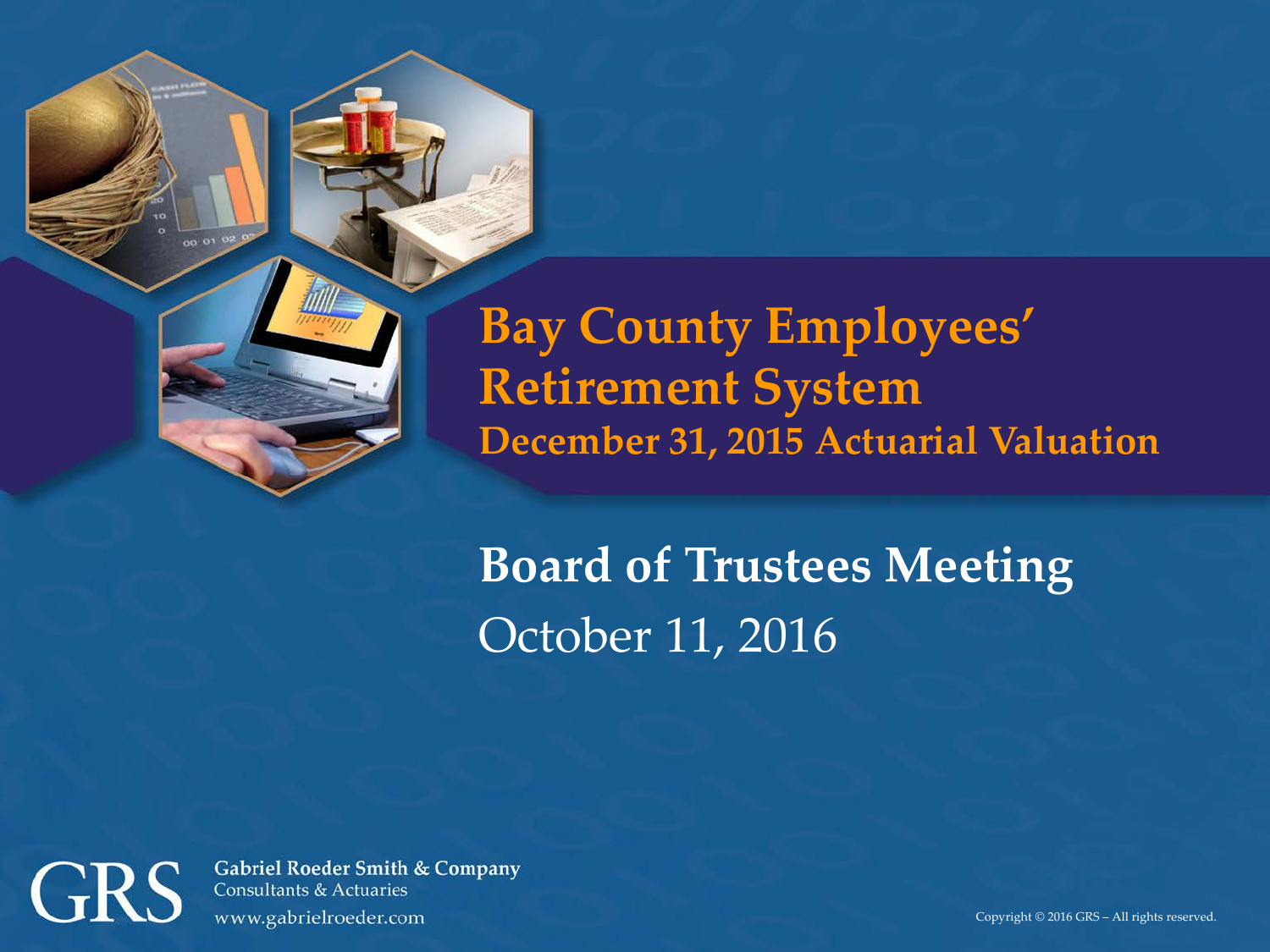

- 2016 Headlines
- Actuarial Valuation Process
- Highlights of 2015 Bay County Actuarial Valuations
- Asset Performance
- Historical Contributions/Funded Ratios
- **C** Looking Ahead

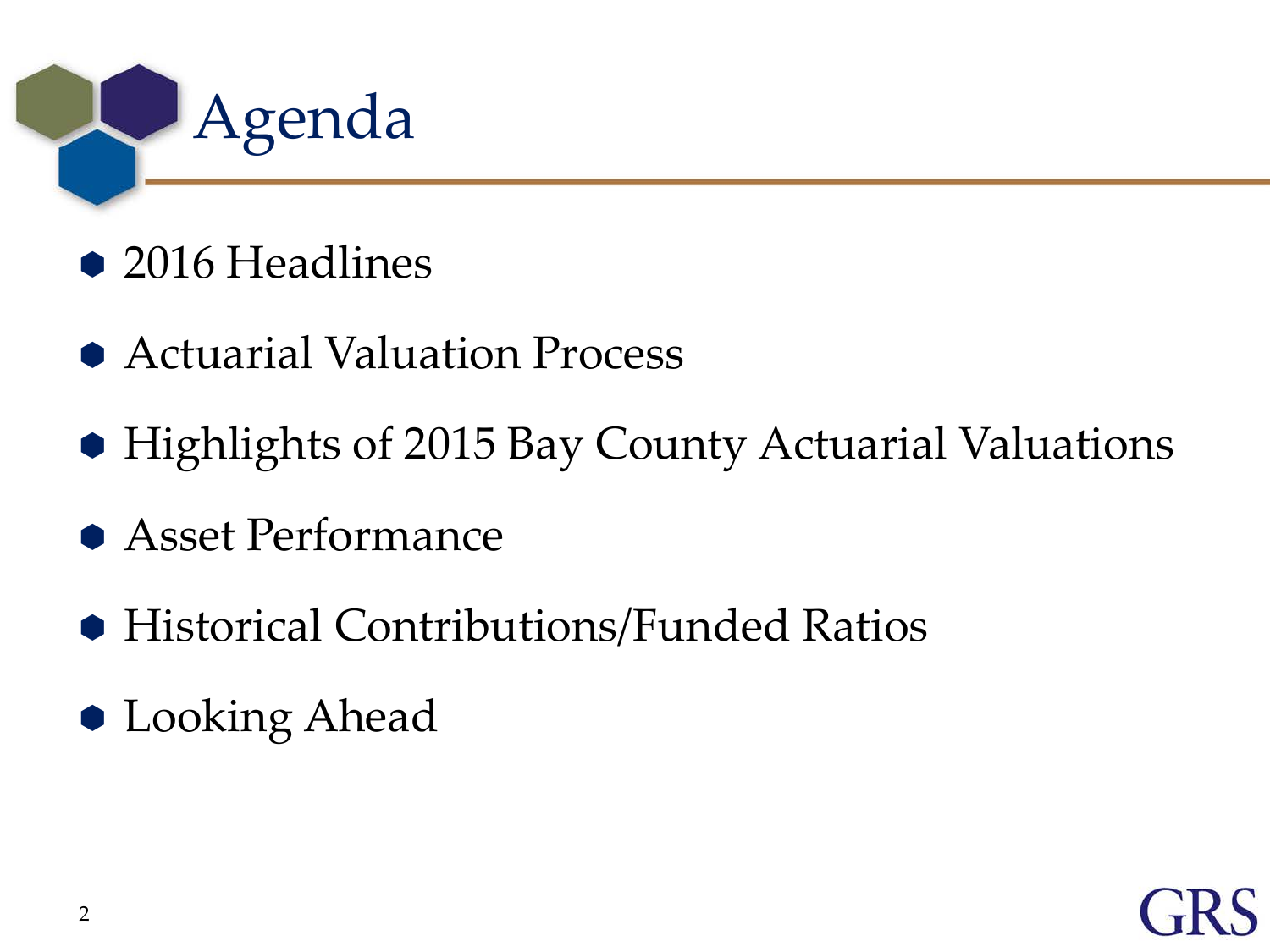

- Evolving Assumptions
	- **Mortality**
	- Investment return assumptions
- Financial Economics and Pensions

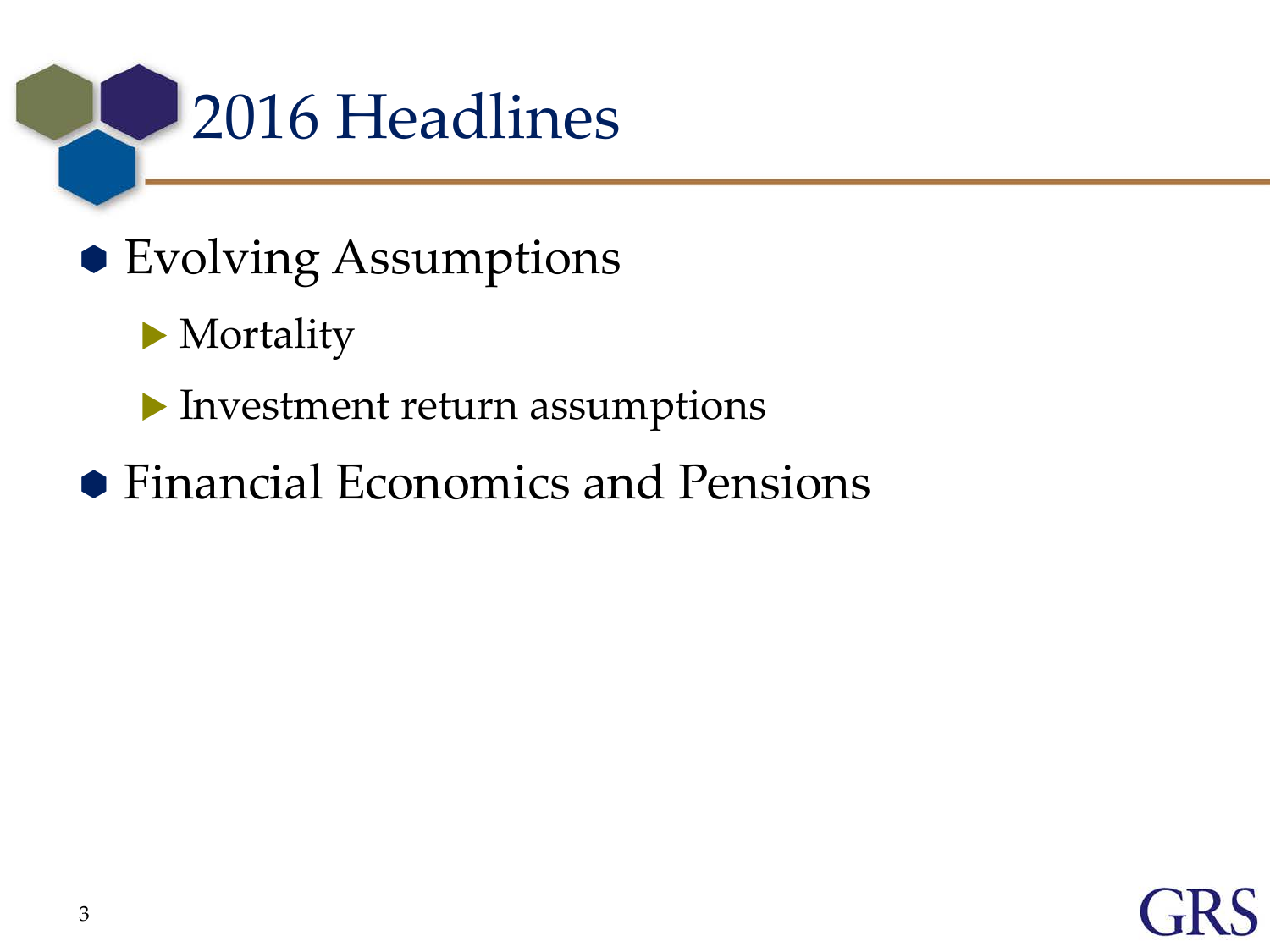#### Life Expectancy for the General US Population - from Age 65



Since 2010, life expectancies continue to increase. The latest published rates (2012) are 20.5 years for females and 17.9 years for males, both from age 65.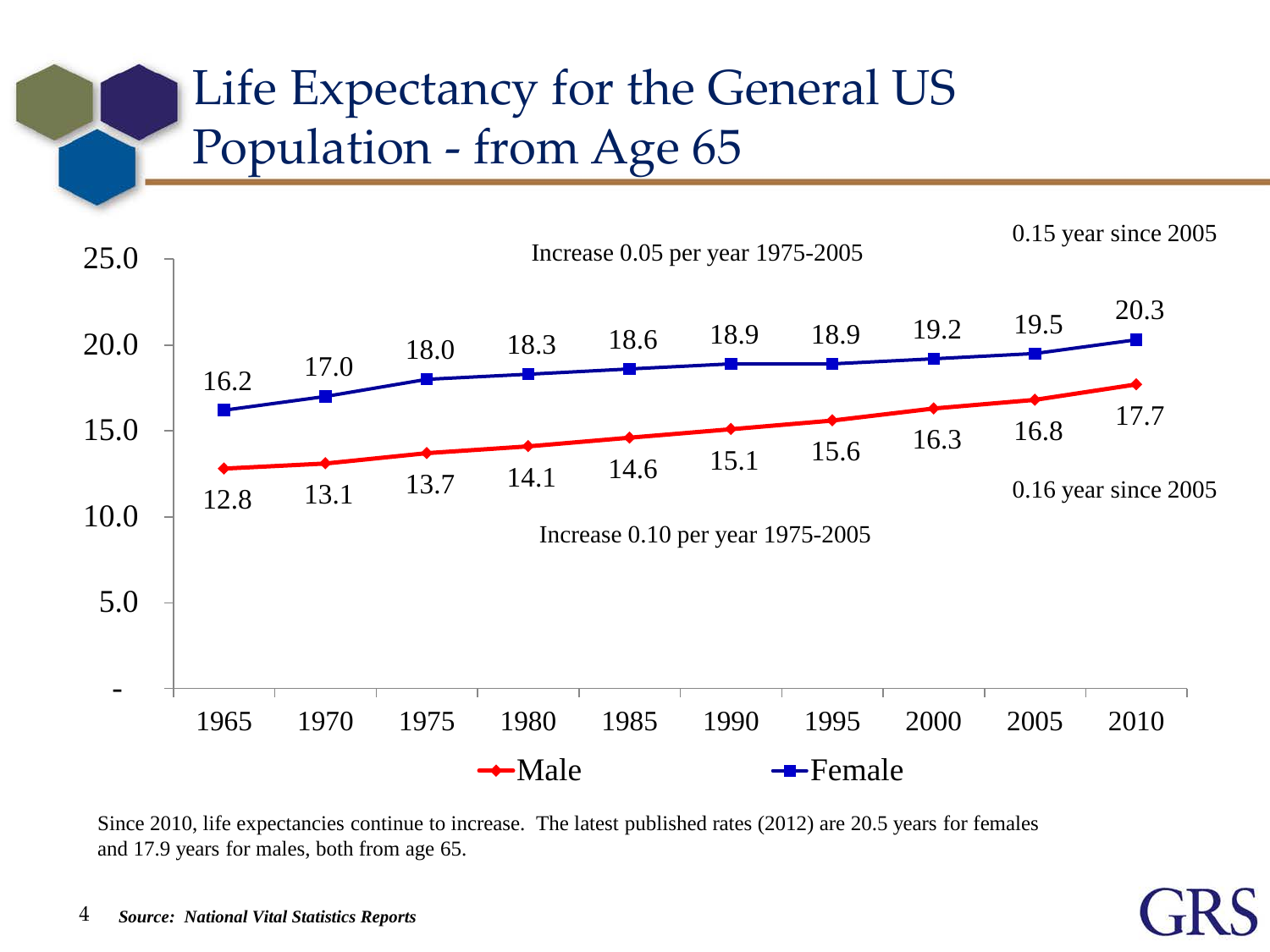# Mortality Rates by State

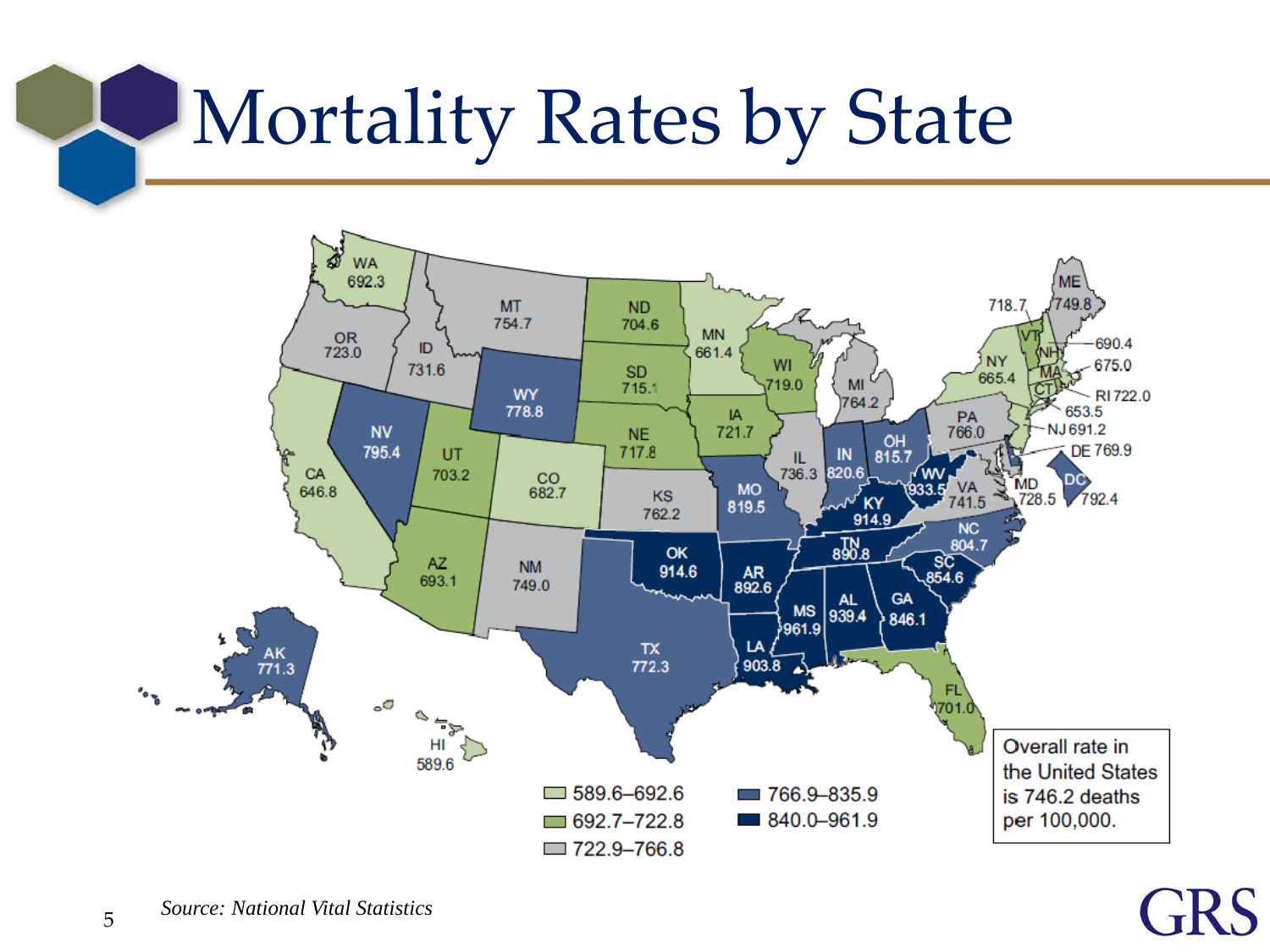Developing Trends in Mortality Assumptions

- Society of Actuaries (SOA) issued the RP-2014 Mortality Tables in 2014
	- Issued mortality improvement assumption MP-2014 in conjunction with the new tables
- SOA issued an updated improvement assumption, MP-2015, in 2015 which reflects actual mortality experience through 2012

Slightly lower rate of improvement assumption

• SOA will issue another improvement assumption this month, MP-2016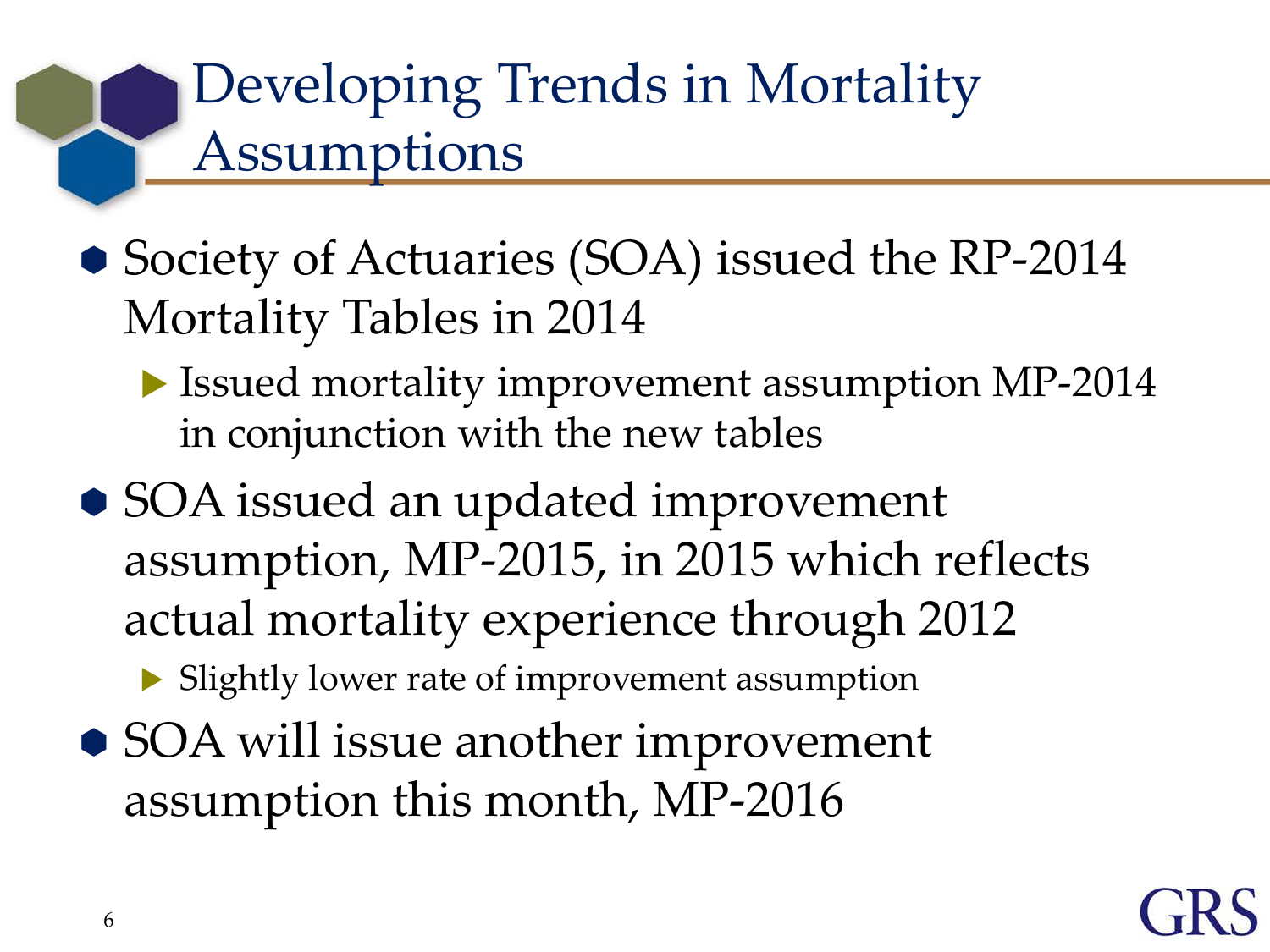#### National Trends -- Evolving Investment Return Assumptions

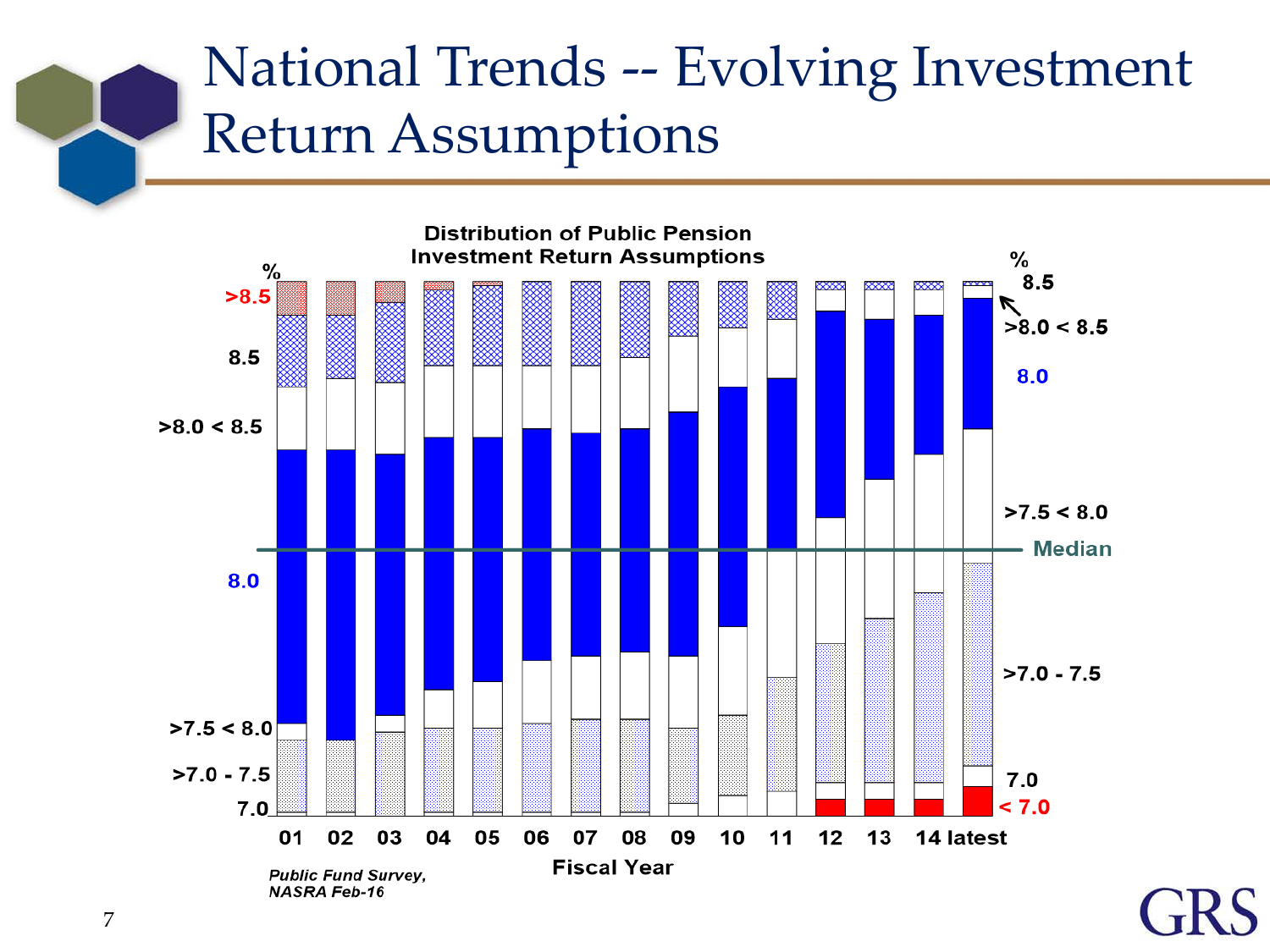#### Financial Economics and Pensions

- SOA and the American Academy of Actuaries (AAA) formed a joint Pension Finance Task Force in 2002
- Recently charged with publishing a paper on applying financial economics to Public Pension Plans
- In August, the organizations disbanded the Task Force
	- Report will not be jointly published
- Various versions of original report have been released, but only endorsed by five of the original authors
- SOA is planning a Pension Forum publication, which will include debate from a range of perspectives on the topic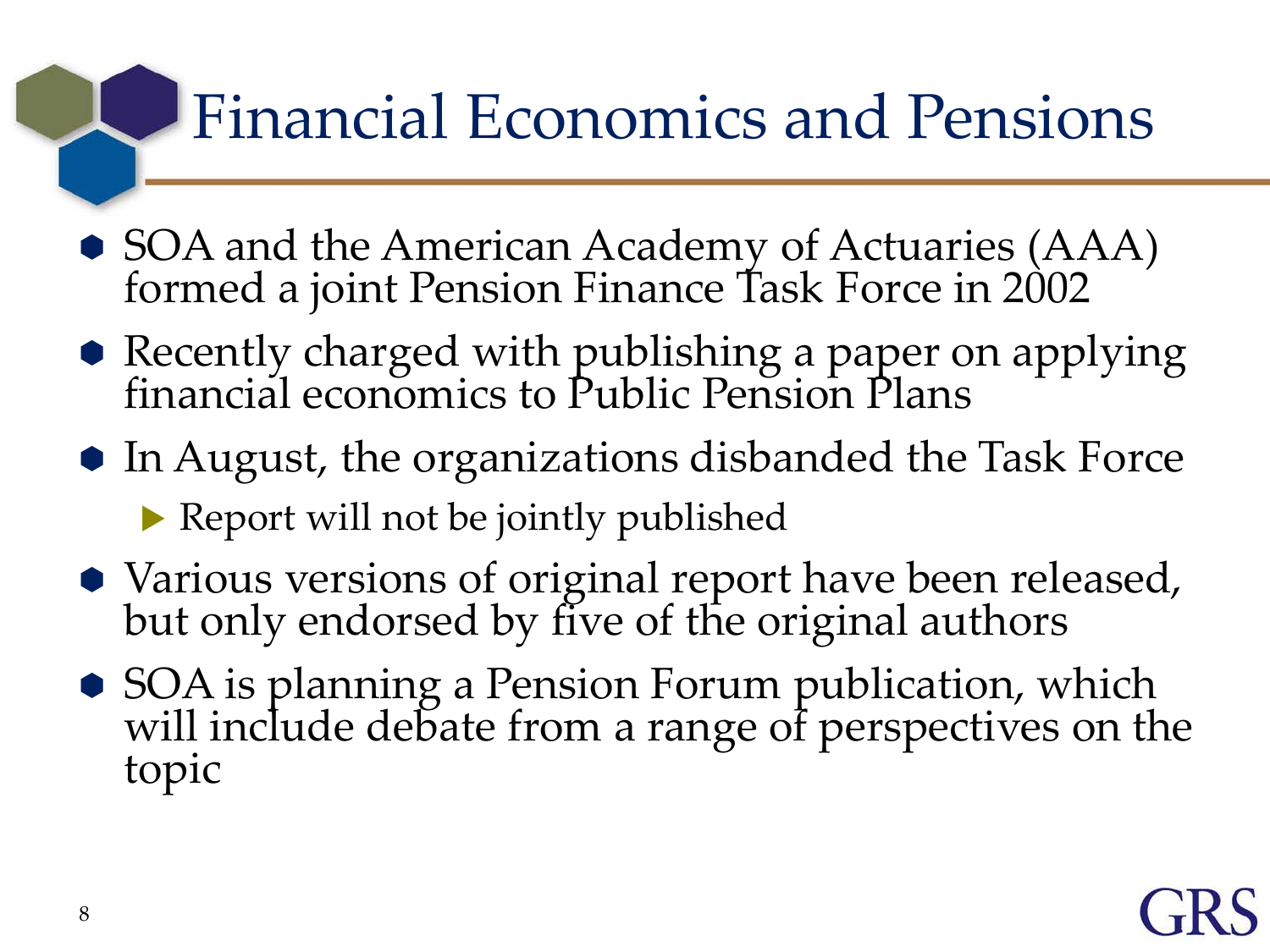# Financial Economics and Pensions

- Content of draft papers are very technical
- Basic premise of Financial Economics
	- Pension liability should be the present value of accrued benefits discounted at risk free rates
		- "Market value of liability"
	- Liability should be viewed as a debt of the plan sponsor
- Plans should fully fund the market value of liability every year
	- Under/over-funding at any time violates their definition of intergenerational (or interperiod) equity
- Plan investments should switch to risk-free bonds or other liability matching instruments.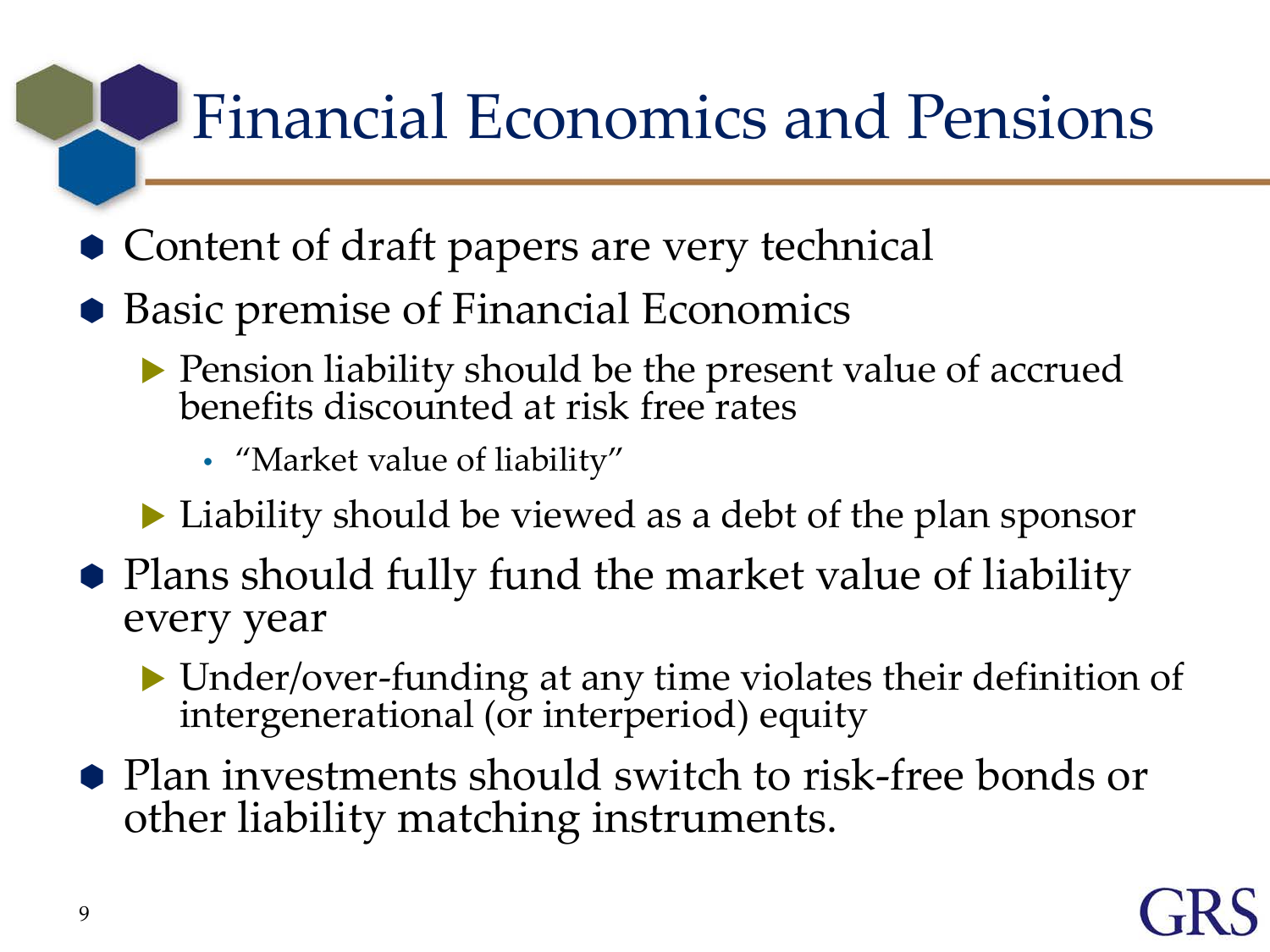

- Demographic Information, Financial Information & Plan Provisions are provided by the plan sponsor.
- Actuarial assumptions are recommended by the actuary and approved by the Board.
- The actuarial valuation is a mathematical process used to project future payments on account of specified benefit provisions. These projected payouts are converted to equivalent present value amounts and a corresponding level percent-of-payroll<br>contribution is determined.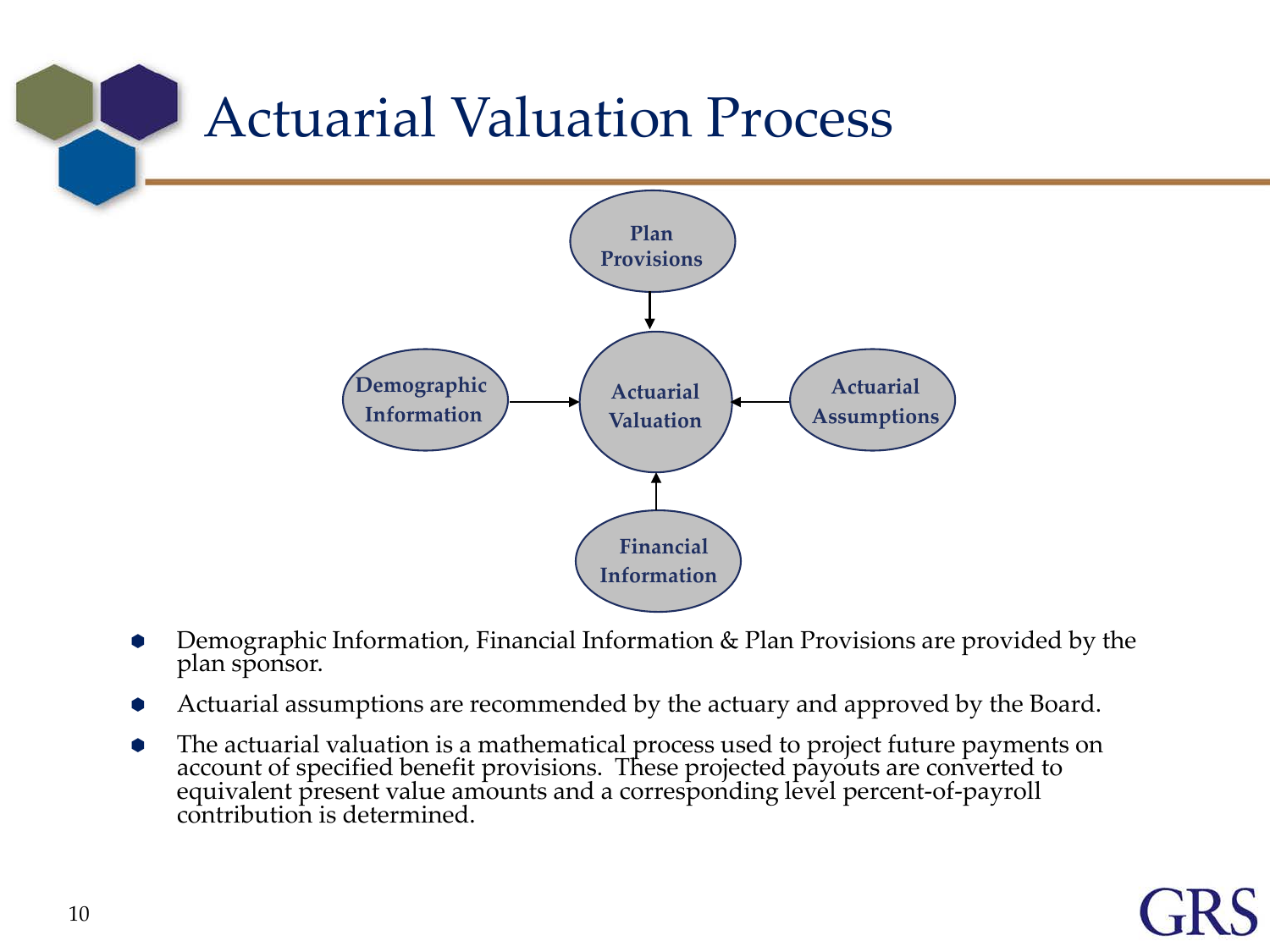#### \$320.8 Million\* of Benefit Promises to Present Active and Retired Members



*\* Present value of future benefits; all divisions combined.*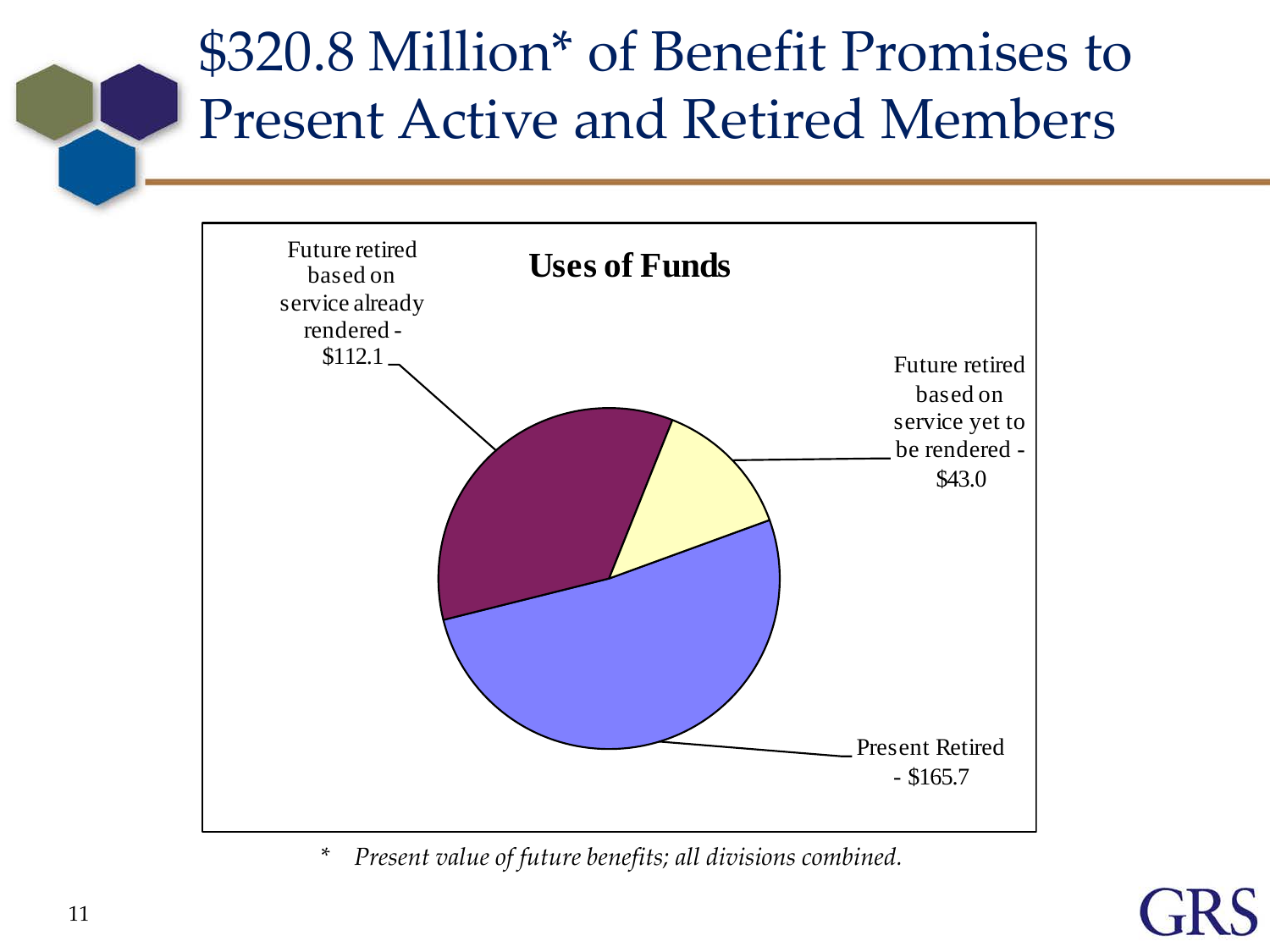# Actuarial Valuation Process

- <u>Present Value of Future Benefits</u> Present Value (PV) of all future benefits payable to current participants (active, retired, terminated vested).
- <u>Actuarial Liability</u> Portion of PV of Future Benefits allocated to prior years.
- Normal Cost Portion of PV of Future Benefits allocated to current year.
- Future Normal Costs Portion of PV of Future Benefits allocated to future years.



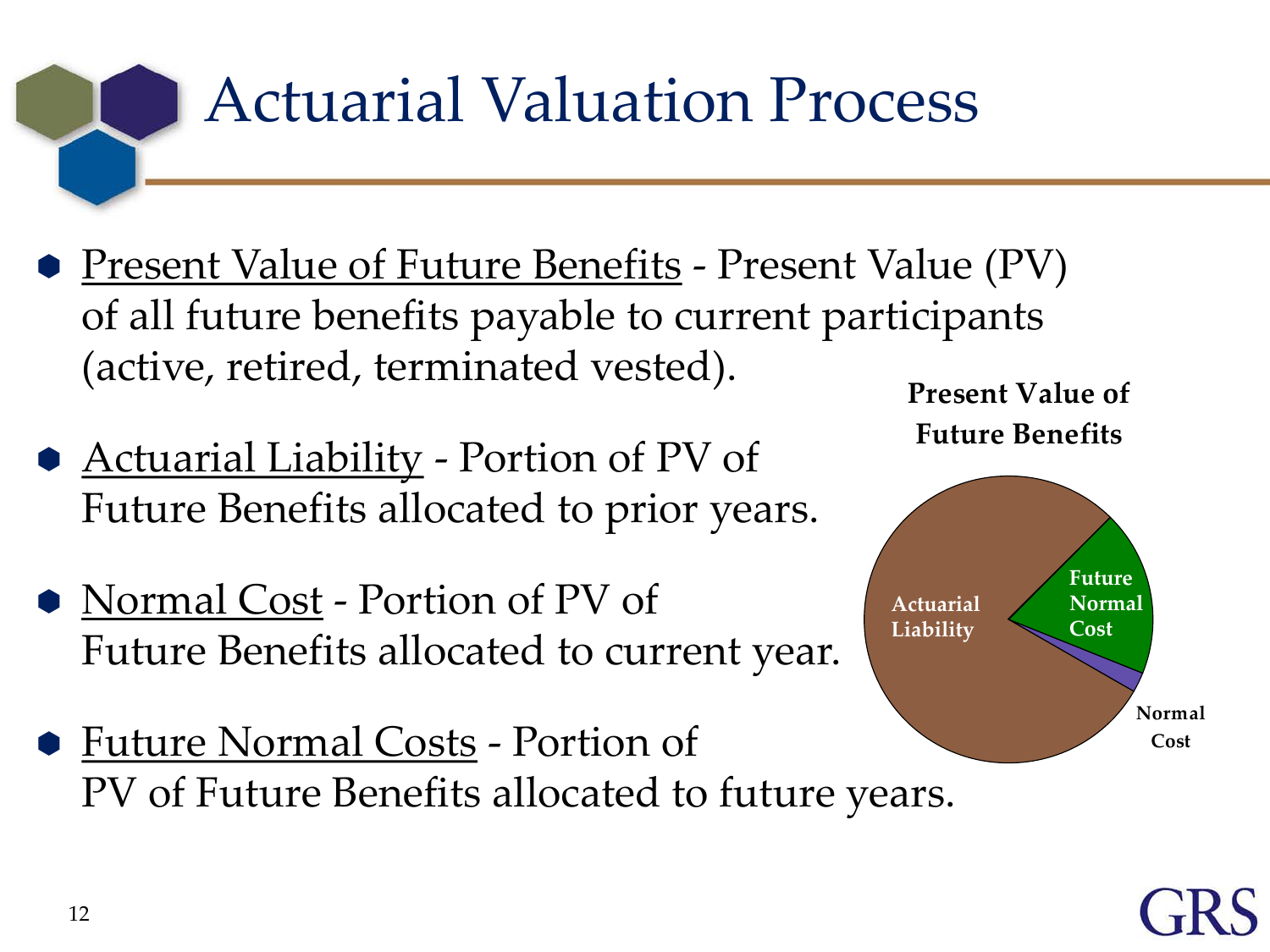

#### **Actuarial Accrued Liability**

 **- Actuarial Value of Assets**

#### **Unfunded Actuarial Liability**

**Annual Contribution = Normal Cost + Amortization of the Requirement Constraining Liability** Requirement

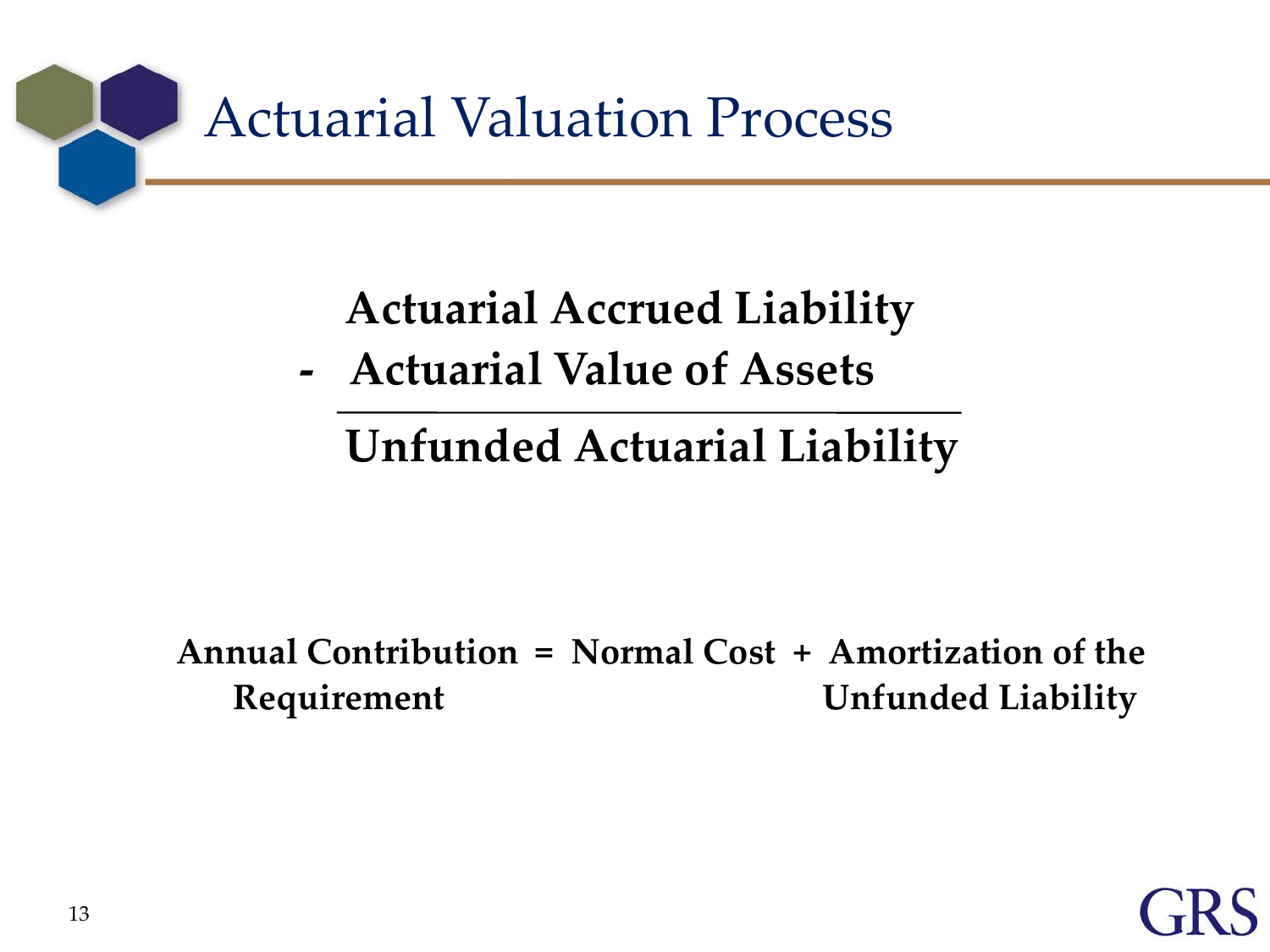Two separate valuations as of December 31, 2015

- ▶ 1. Stand alone valuation for Bay-Arenac Behavioral Health Authority (BABH)
	- Reflecting 2015 County-provided legal opinion that BCERS is an Agent-Multiple Employer plan
	- Segregated assets available for BABH benefits only
- 2. Valuation for all other groups
- Valuation asset development consistent with prior valuations

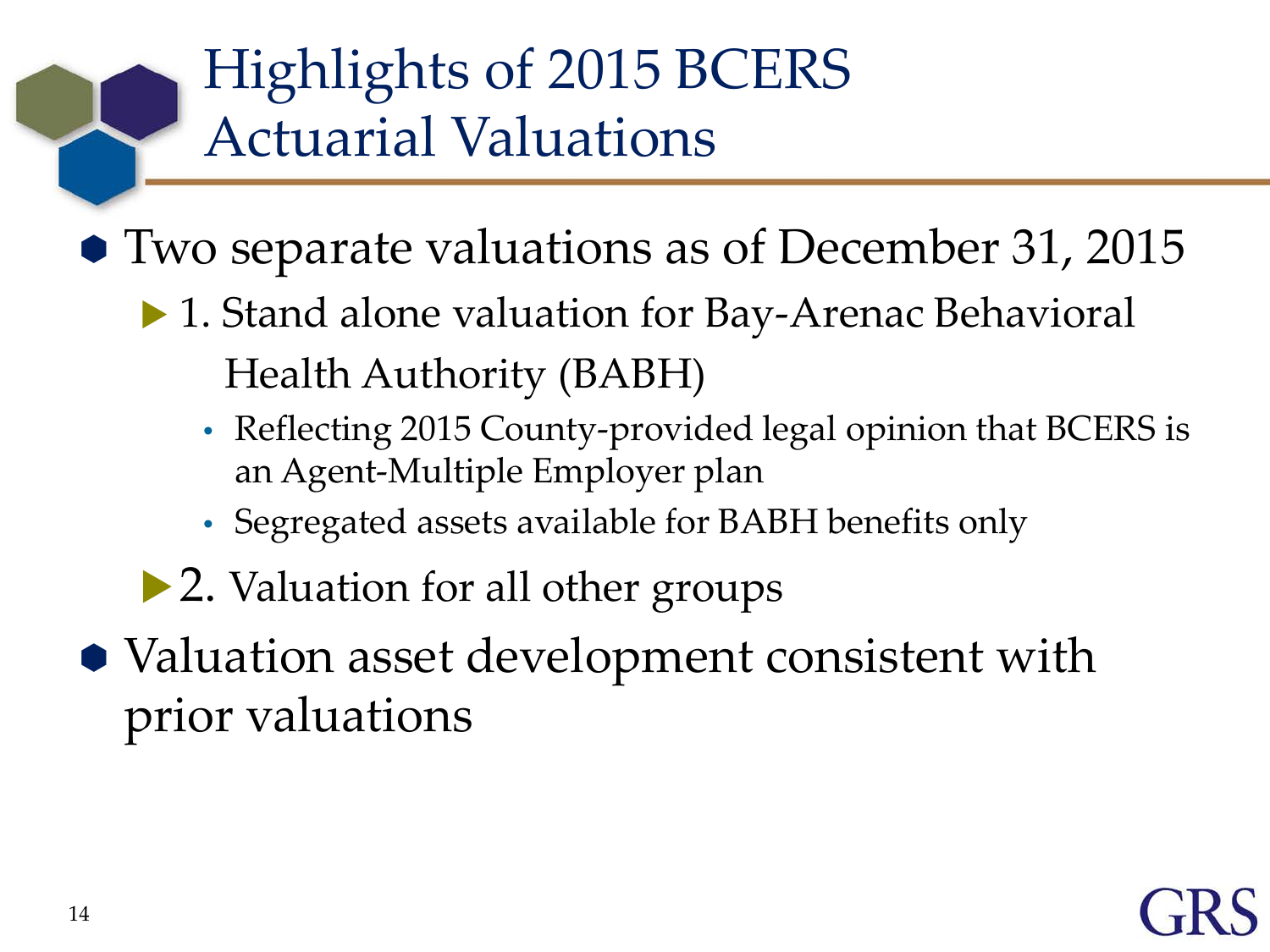|                                                |                |              |             | <b>Medical Care</b> | Sheriff's   | Road        |                |              |
|------------------------------------------------|----------------|--------------|-------------|---------------------|-------------|-------------|----------------|--------------|
|                                                | General        | <b>DWS</b>   | Library     | Facility            | Department  | Commission  | Total          | <b>BABH</b>  |
| Participants                                   |                |              |             |                     |             |             |                |              |
| Active                                         | 359            | 51           | 34          | 345                 | 77          | 56          | 922            | 220          |
| Retired                                        | 340            | 33           | 42          | 221                 | 71          | 101         | 808            | 120          |
| <b>Terminated Vested</b>                       | 32             | $\mathbf{1}$ | 7           | 12                  | 4           |             | 57             | 29           |
| Total                                          | 731            | 85           | 83          | 578                 | 152         | 158         | 1,787          | 369          |
| Payroll                                        | \$15,136,977   | \$2,913,457  | \$1,557,990 | \$10,004,714        | \$4,117,072 | \$2,928,252 | \$36,658,462   | \$10,331,351 |
| Actuarial Accrued Liability                    | 94,104,820     | 15,098,195   | 10,861,167  | 47,949,010          | 29,125,325  | 32,004,096  | 229,142,613    | 48,624,039   |
| <b>Actuarial Value of Assets</b>               | 108,740,536    | 12,349,491   | 11,349,968  | 53,512,212          | 35,812,264  | 27,399,419  | 249,163,890    | 46,894,673   |
| Unfunded Actuarial<br><b>Accrued Liability</b> | (14, 635, 716) | 2,748,704    | (488, 801)  | (5,563,202)         | (6,686,939) | 4,604,677   | (20, 021, 277) | 1,729,366    |
| <b>Funded Ratio</b>                            | 116%           | 82%          | 105%        | 112%                | 123%        | 86%         | 109%           | 96%          |
| Contribution Requirement                       |                |              |             |                     |             |             |                |              |
| <b>Employer Normal Cost</b>                    | $6.33\%$       | 7.53 %       | \$117,940   | 6.63%               | 10.05 %     | 10.17 %     |                | 7.47 %       |
| Amortization Payment for ERIP^                 |                |              |             |                     |             |             |                | 1.28         |
| Amortization Payment                           | (11.08)        | 5.30         | (60, 932)   | (6.36)              | (18.69)     | 9.02        |                | 0.20         |
| Total                                          | $0.00\,\%$     | 12.83 %      | \$57,008    | $0.27~\%$           | $0.00\ \%$  | 19.19%      | \$1,088,320    | 8.95%        |

*^ Amortization payment associated with the Early Retirement Incentive Program (ERIP).*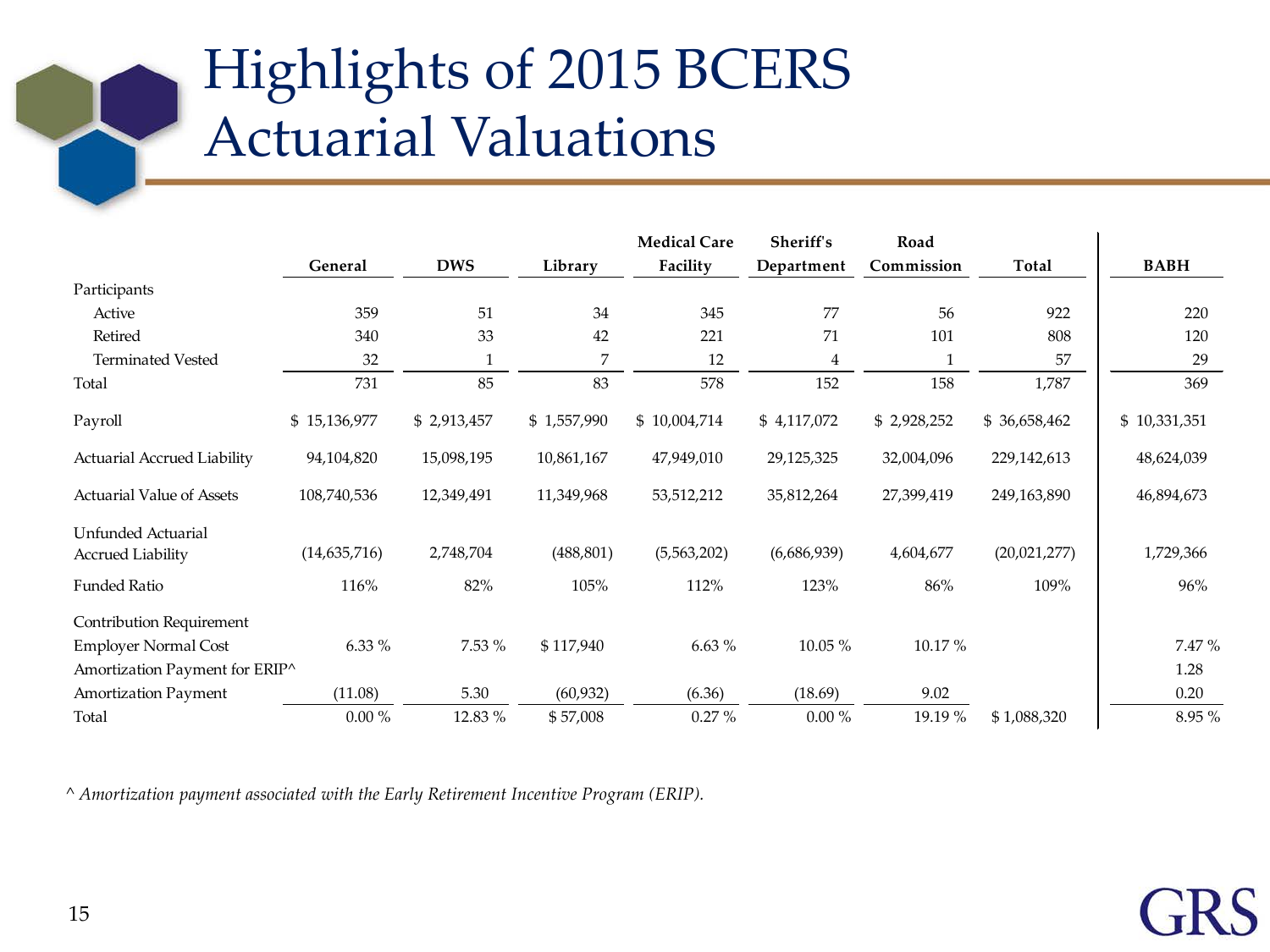|                              |                       | <b>Contribution Rate</b> |            |  |  |  |
|------------------------------|-----------------------|--------------------------|------------|--|--|--|
|                              | <b>Valuation Year</b> | 12/31/2014               | 12/31/2015 |  |  |  |
| <b>Division</b>              | <b>Fiscal Year</b>    | 1/1/2016                 | 1/1/2017   |  |  |  |
| <b>General County</b>        |                       | $0.00 \%$                | $0.00 \%$  |  |  |  |
| <b>DWS</b>                   |                       | 14.16                    | 12.83      |  |  |  |
| Library                      |                       | \$34,265                 | \$57,008   |  |  |  |
| <b>Medical Care Facility</b> |                       | 2.87 %                   | 0.27%      |  |  |  |
| <b>Sheriff's Department</b>  |                       | 0.00                     | 0.00       |  |  |  |
| <b>Road Commission</b>       |                       | 18.09                    | 19.19      |  |  |  |
|                              |                       |                          |            |  |  |  |
|                              |                       |                          |            |  |  |  |

BABH 11.36 % 8.95 %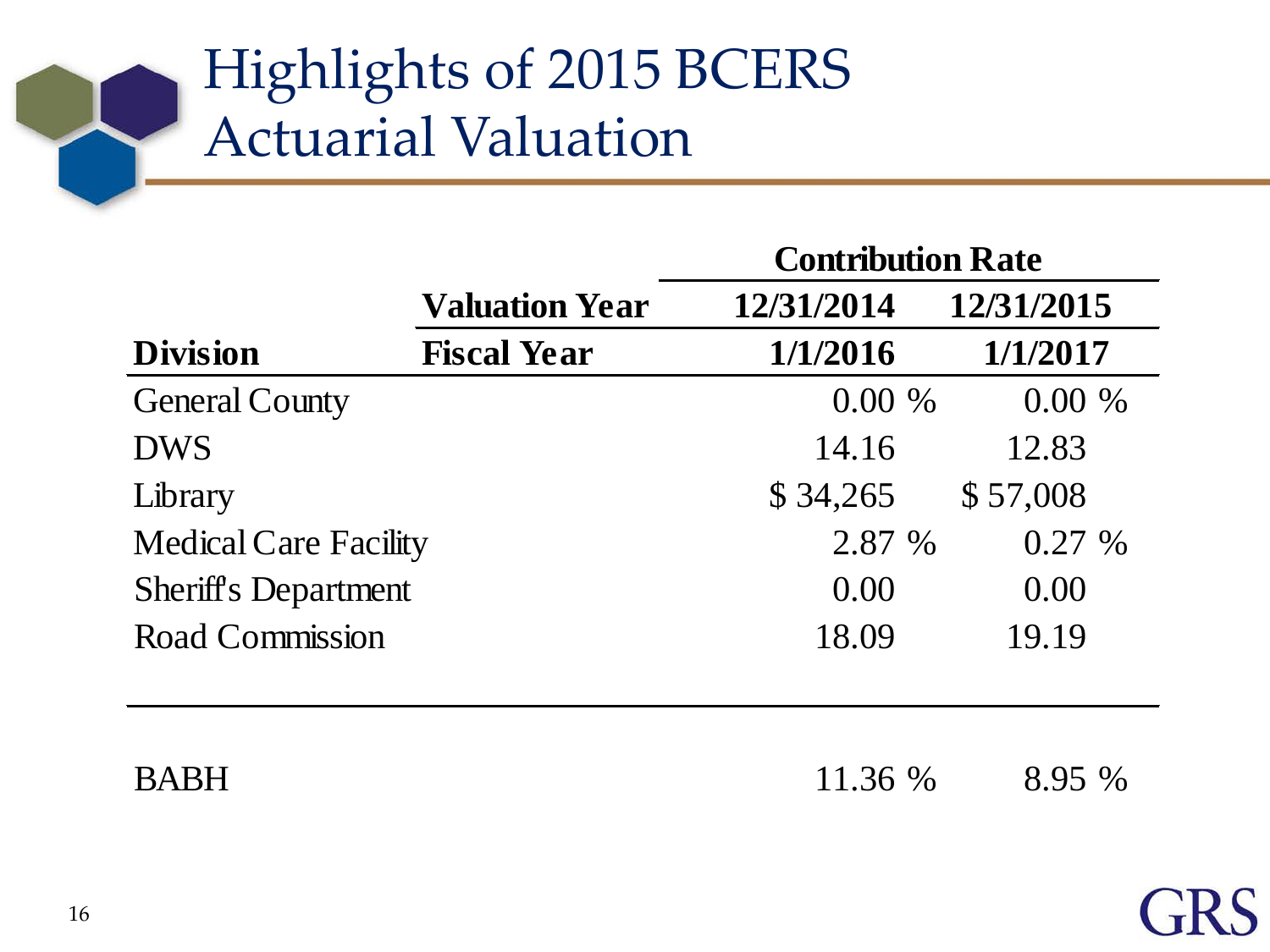• No changes to valuation assumptions or methods for the 2015 valuation.

• The Sheriff's Department first reported, for this valuation, a correction to the benefit multiplier for Road Patrol Supervisory Unit members hired before 1/1/2012.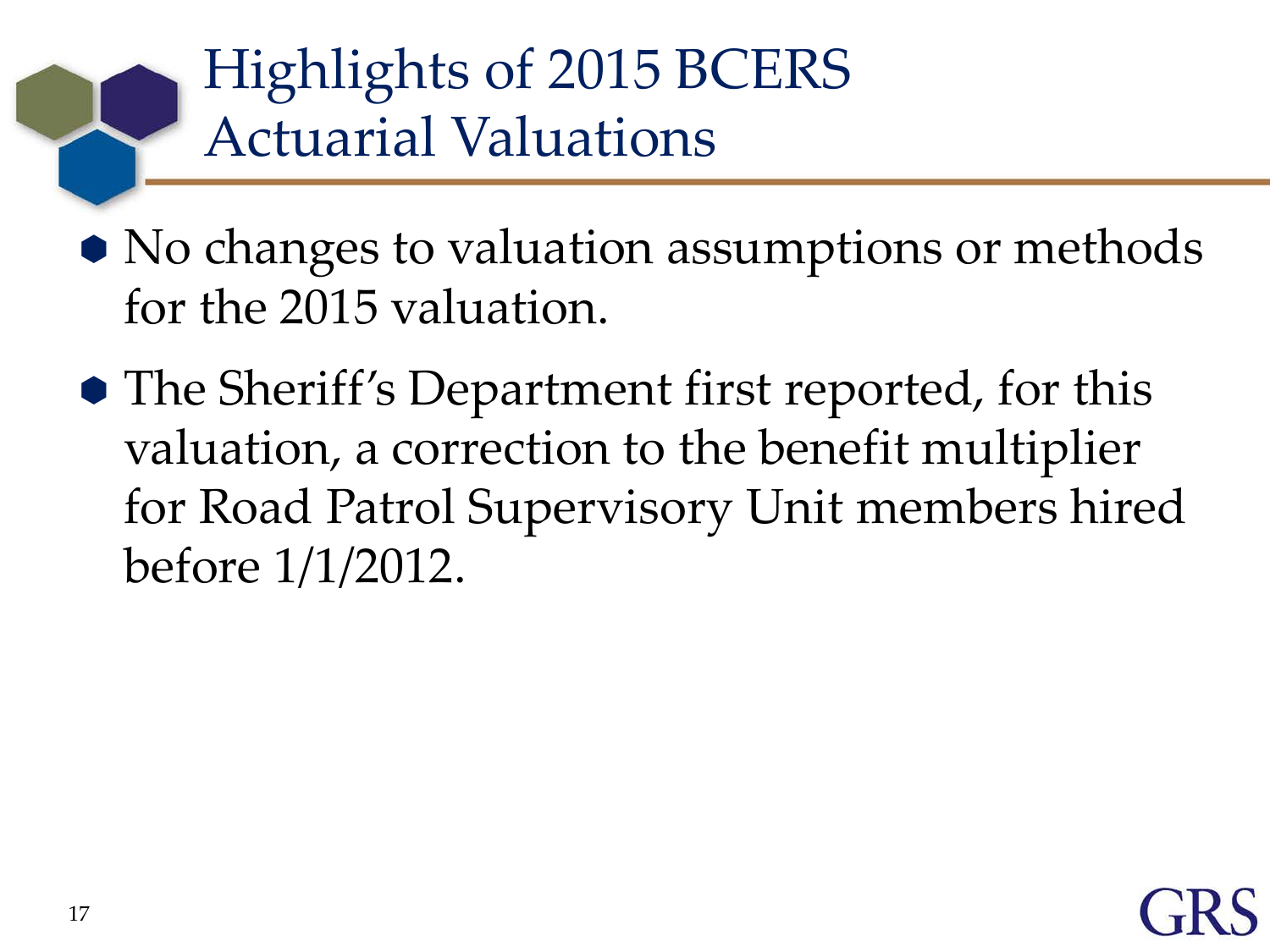#### • The aggregate experience during 2015 was favorable, with overall gains.

| <b>Source</b>                                      | <b>County Employers</b><br><b>Other Than BABH</b> | <b>BABH</b> |
|----------------------------------------------------|---------------------------------------------------|-------------|
| Investment $G/(L)^*$<br>Sources                    | \$2,202,020                                       | \$404,034   |
| Non-Investment $G/(L)$<br>(Demographic)<br>Sources | 2,923,376                                         | 35,508      |
| Total                                              | \$5,125,396                                       | \$439,542   |

*\* Based on the smoothed asset method.*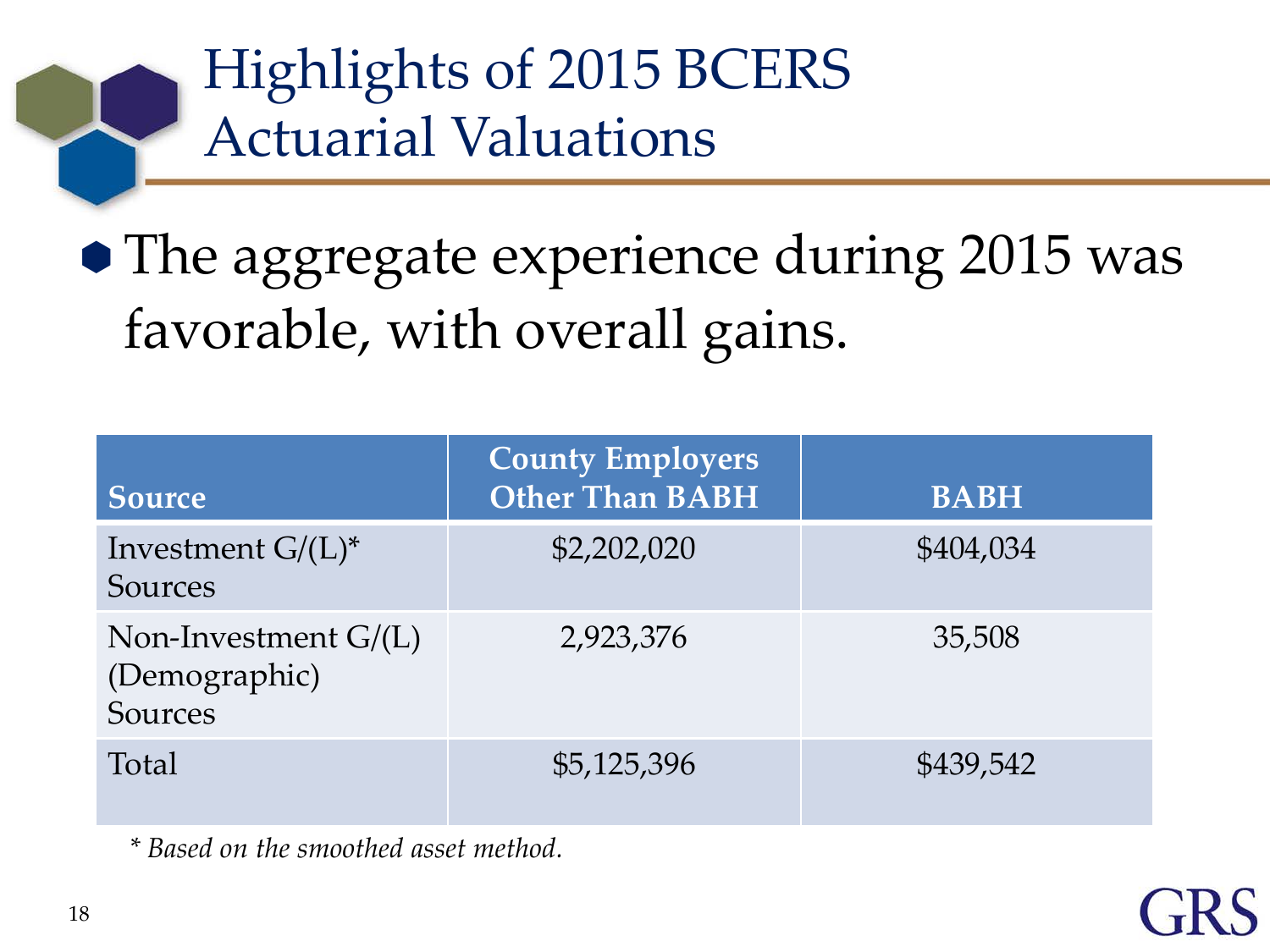Highlights of 2015 BCERS Actuarial Valuations: Demographic G/(L)

• Overall experience was favorable due to actual retiree death and termination experience relative to expectations

- However, Library and Road Commission had more than offsetting losses:
	- ▶ Losses on pay (Actual > Expected) for both groups
	- Additional Library loss on new retirements due to larger than expected service credits at retirement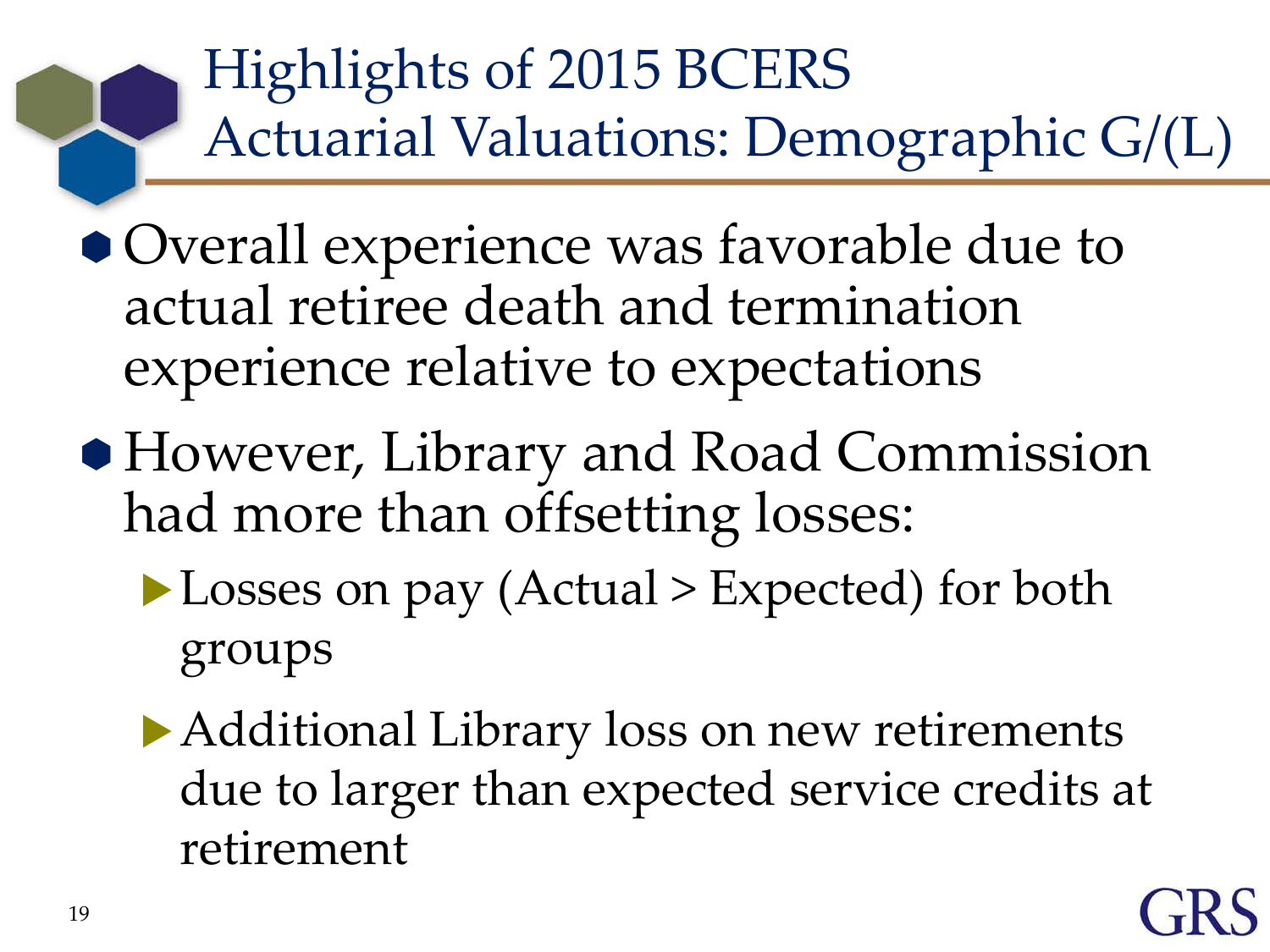We developed the value of anticipated future benefit payments to retired members and their beneficiaries. We then compared this accrued liability to the reported value of the retirement reserve account. The figures below compare the retired liabilities and the reserves for each division.

|                              | Accrued          | Reported                     | Unfunded                 |  |  |
|------------------------------|------------------|------------------------------|--------------------------|--|--|
| <b>Division</b>              | Liability        | <b>Retiree Reserve</b>       | <b>Retiree Liability</b> |  |  |
| General                      | 53,273,471<br>\$ | 51,973,294<br>\$             | \$<br>1,300,177          |  |  |
| <b>DWS</b>                   | 9,606,595        | 9,172,562                    | 434,033                  |  |  |
| Library                      | 6,365,927        | 5,923,767                    | 442,160                  |  |  |
| <b>Medical Care Facility</b> | 28,699,569       | 26,777,096                   | 1,922,473                |  |  |
| Sheriff's Department         | 15,108,455       | 14,850,209                   | 258,246                  |  |  |
| Road Commission              | 23, 287, 573     | 19,839,730                   | 3,447,843                |  |  |
| <b>Total</b>                 | \$136,341,590    | \$<br>128,536,658            | \$<br>7,804,932          |  |  |
|                              | Accrued          | Reported                     | Unfunded                 |  |  |
| <b>Division</b>              | Liability        | <b>Retiree Reserve</b>       | <b>Retiree Liability</b> |  |  |
| BABH                         | 29,345,292<br>\$ | $\mathfrak{S}$<br>28,487,352 | \$<br>857,940            |  |  |

- As of the valuation date, there is a shortfall in the retiree reserve for all groups.
- The valuation anticipates that the difference between the accrued liability and the reported reserve will be transferred from the Retirement System employer reserve to the retiree reserve effective January 1, 2016 to fully fund the retiree accrued liability.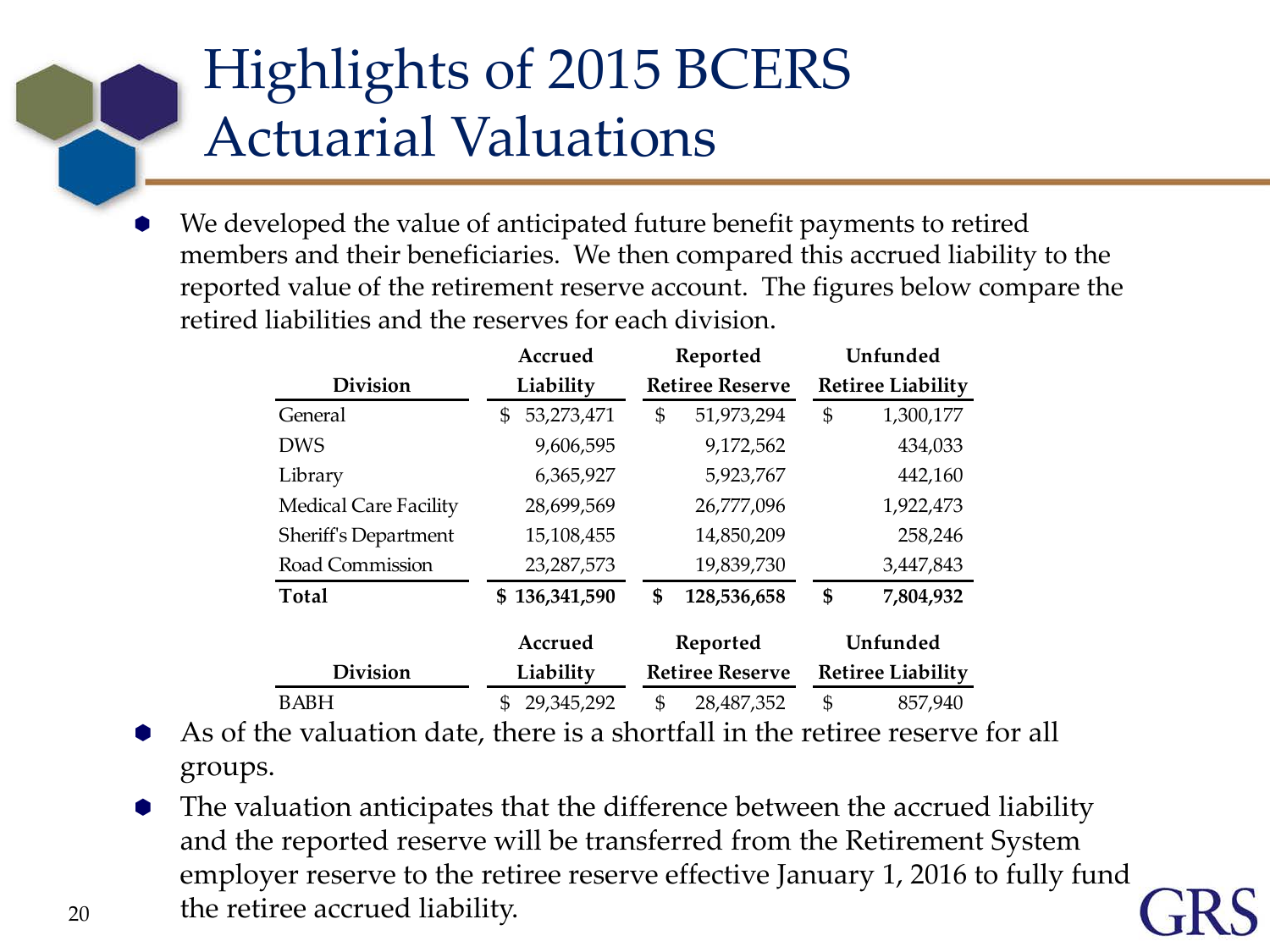- Contribution rates should trend toward the long-term cost or normal cost of the benefits over time.
	- Experience gains/losses will always serve to deviate contributions from pure normal cost
- All divisions have required employer contributions, except the General County and Sheriff's department.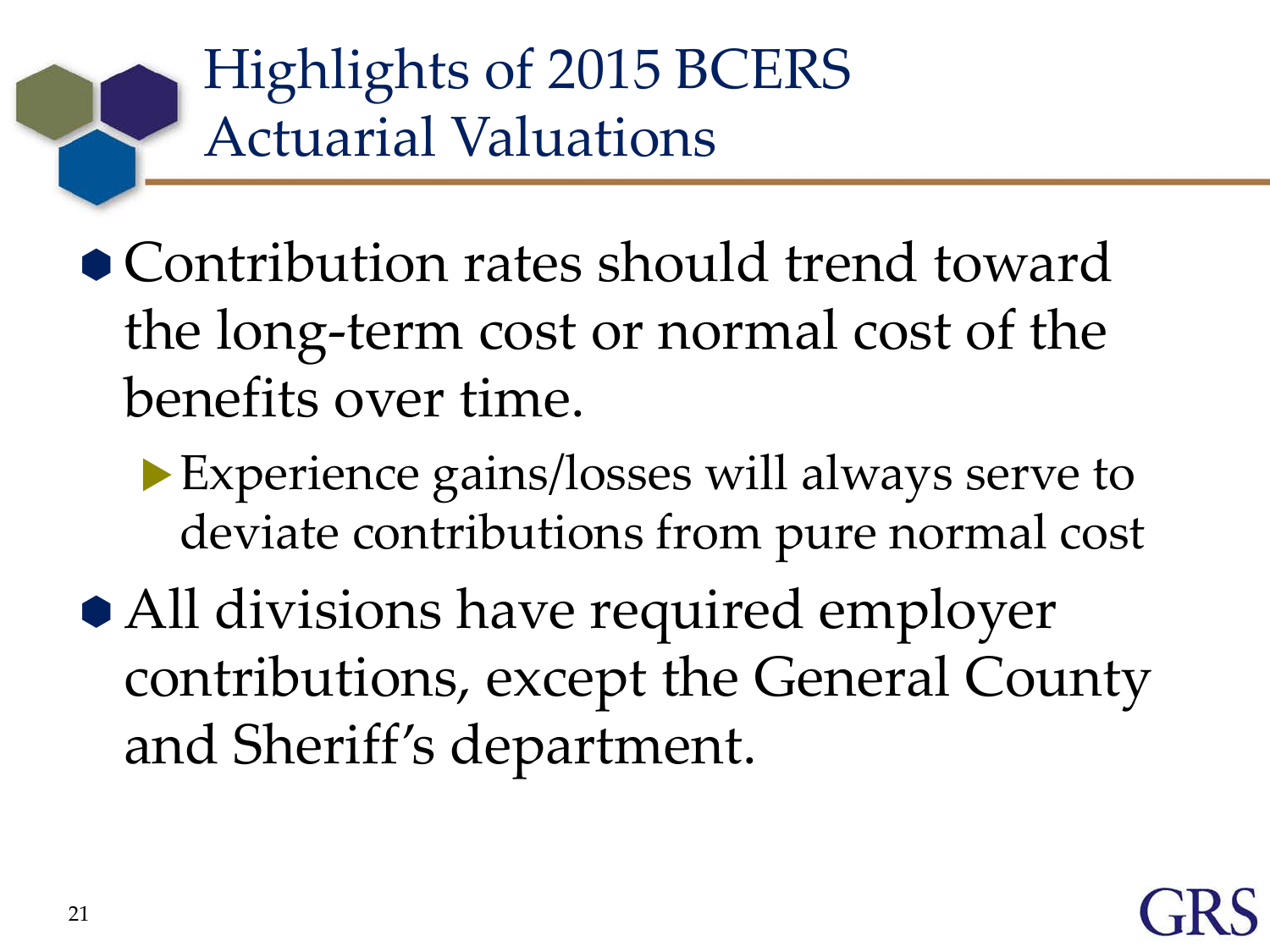## BCERS - Asset Performance

|                                      | December 31, |          |             |         |          |            |          |           |         |          |
|--------------------------------------|--------------|----------|-------------|---------|----------|------------|----------|-----------|---------|----------|
|                                      | 2006         | 2007     | 2008        | 2009    | 2010     | 2011       | 2012     | 2013      | 2014    | 2015     |
| Market Value<br>of Assets*           | \$243.6      | \$254.2  | \$170.2     | \$206.0 | \$235.4  | \$225.7    | \$246.9  | \$295.4   | \$308.1 | \$300.9  |
| Rate of Return                       | 8.37 %       | $7.52\%$ | $(30.62)\%$ | 25.46 % | 17.63 %  | $(1.22)\%$ | 12.65 %  | 23.03 %   | 7.98 %  | $0.77\%$ |
| <b>Actuarial Value</b><br>of Assets* | 237.7        | 253.5    | 246.6       | 243.3   | 244.7    | 241.2      | 239.3    | 263.4     | 282.2   | 296.1    |
| Rate of Return                       | $6.32\%$     | $9.92\%$ | $0.17\%$    | 1.38 %  | $3.26\%$ | $1.37\%$   | $2.11\%$ | $13.42\%$ | 11.32 % | 8.44%    |

*\* Assets in millions of dollars.*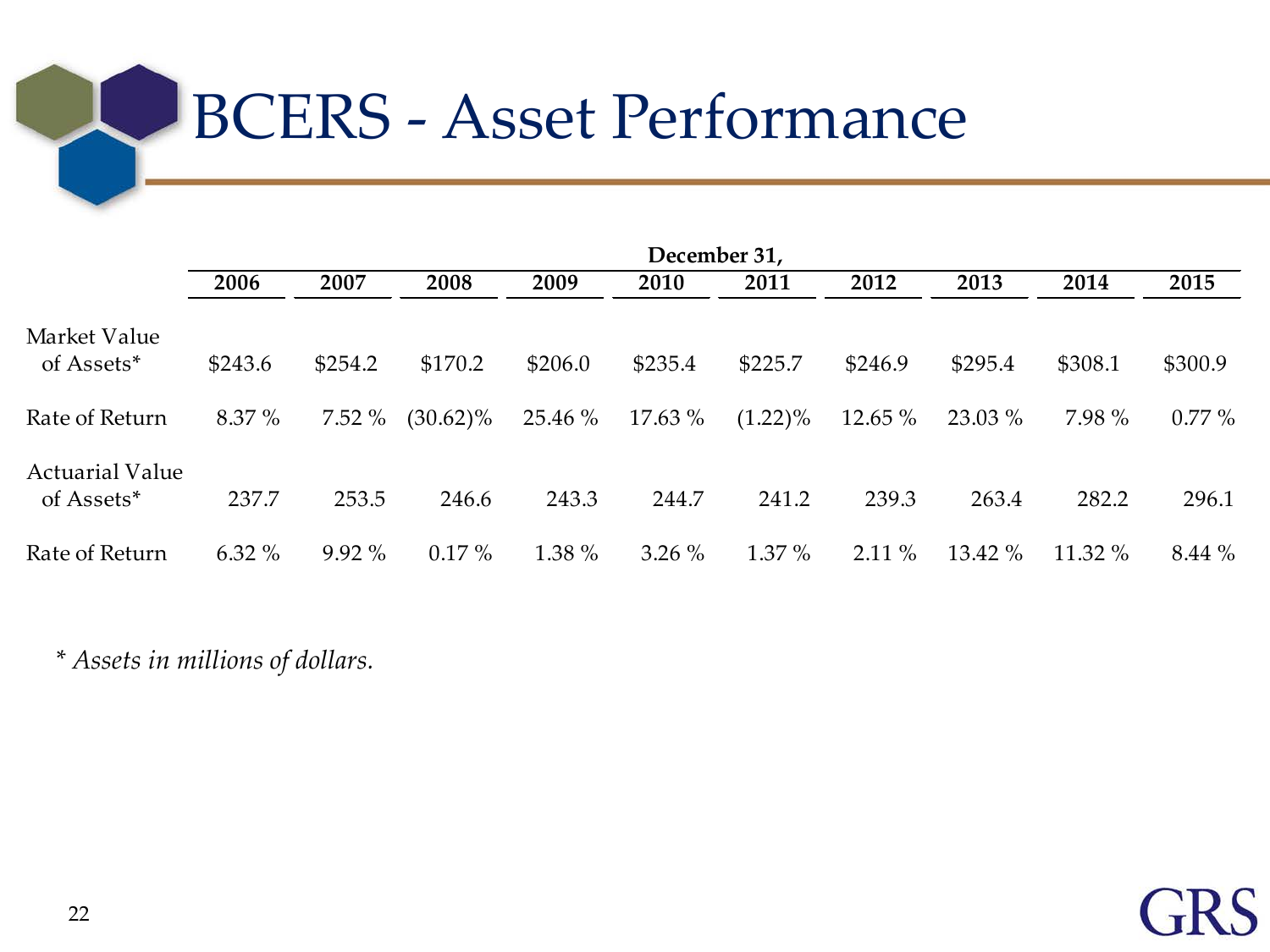#### BCERS - Asset Performance

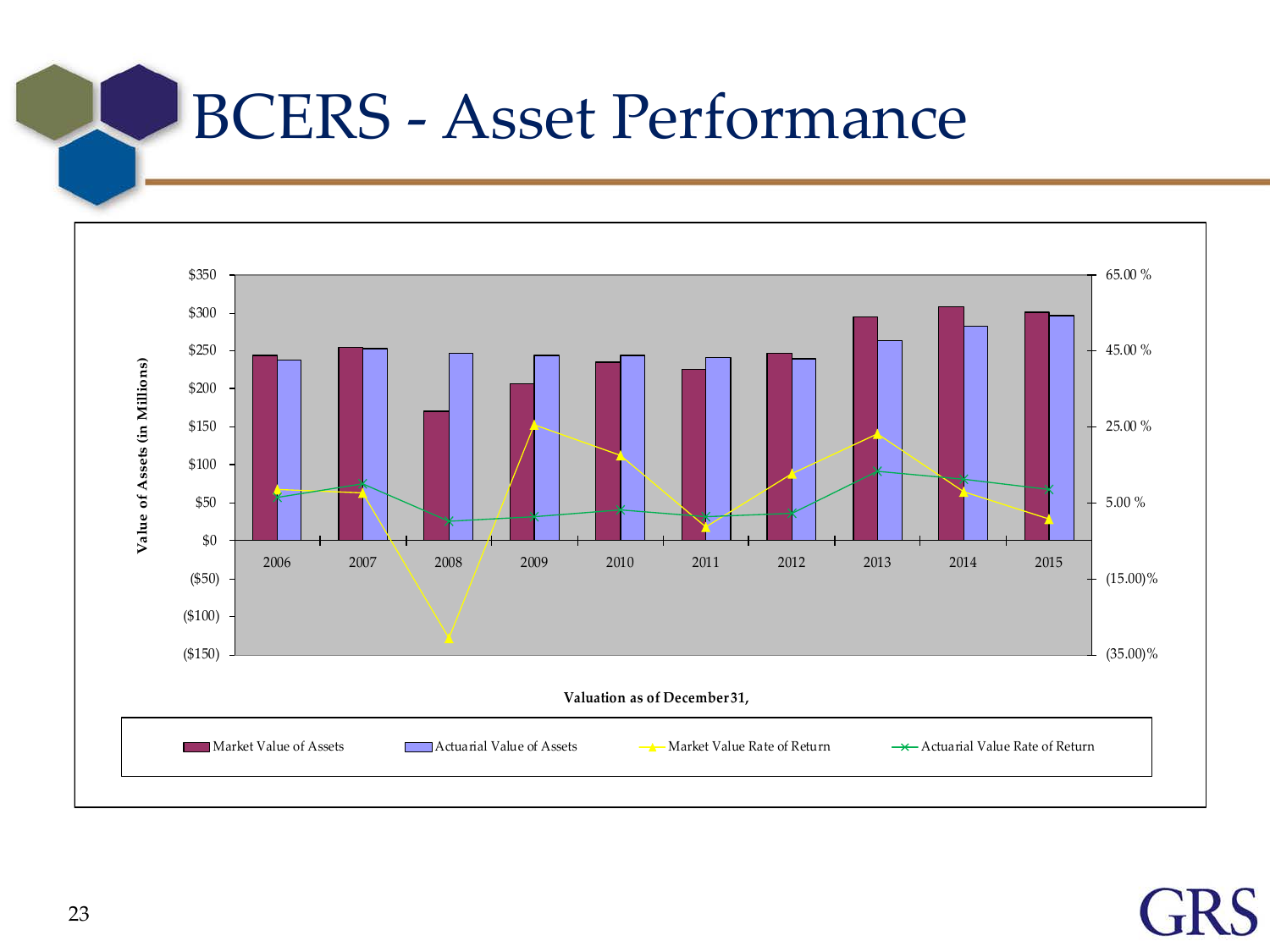#### Historical Information – General



**Funded Ratio**

**Funded Ratio** 

*\* 2009 valuation implemented a 1-year lag – results used for FY 2010 and FY 2011.*

Contributions (Percent of Payroll) **Contributions (Percent of Payroll)**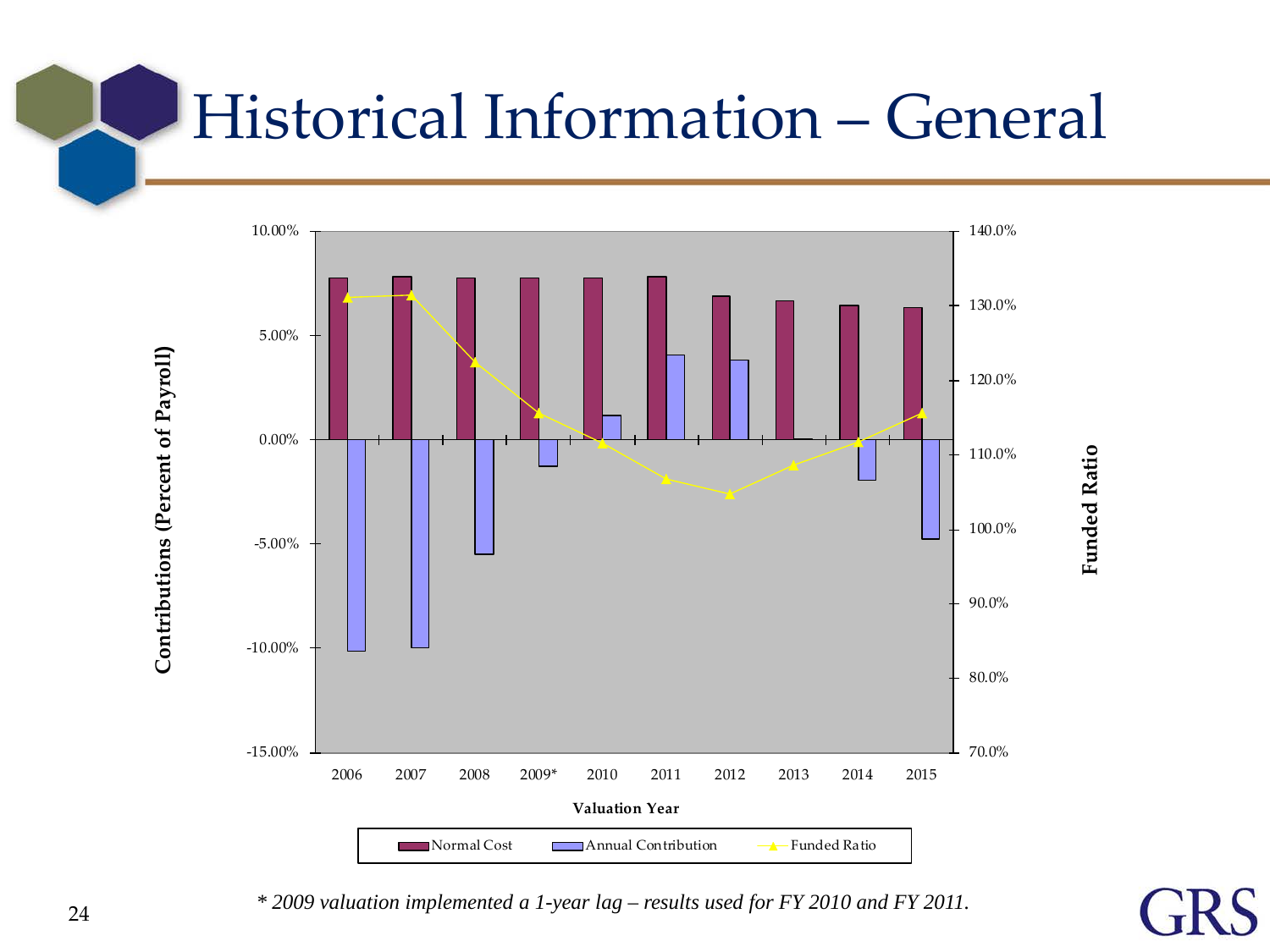#### Historical Information – DWS



*\* 2009 valuation implemented a 1-year lag – results used for FY 2010 and FY 2011.*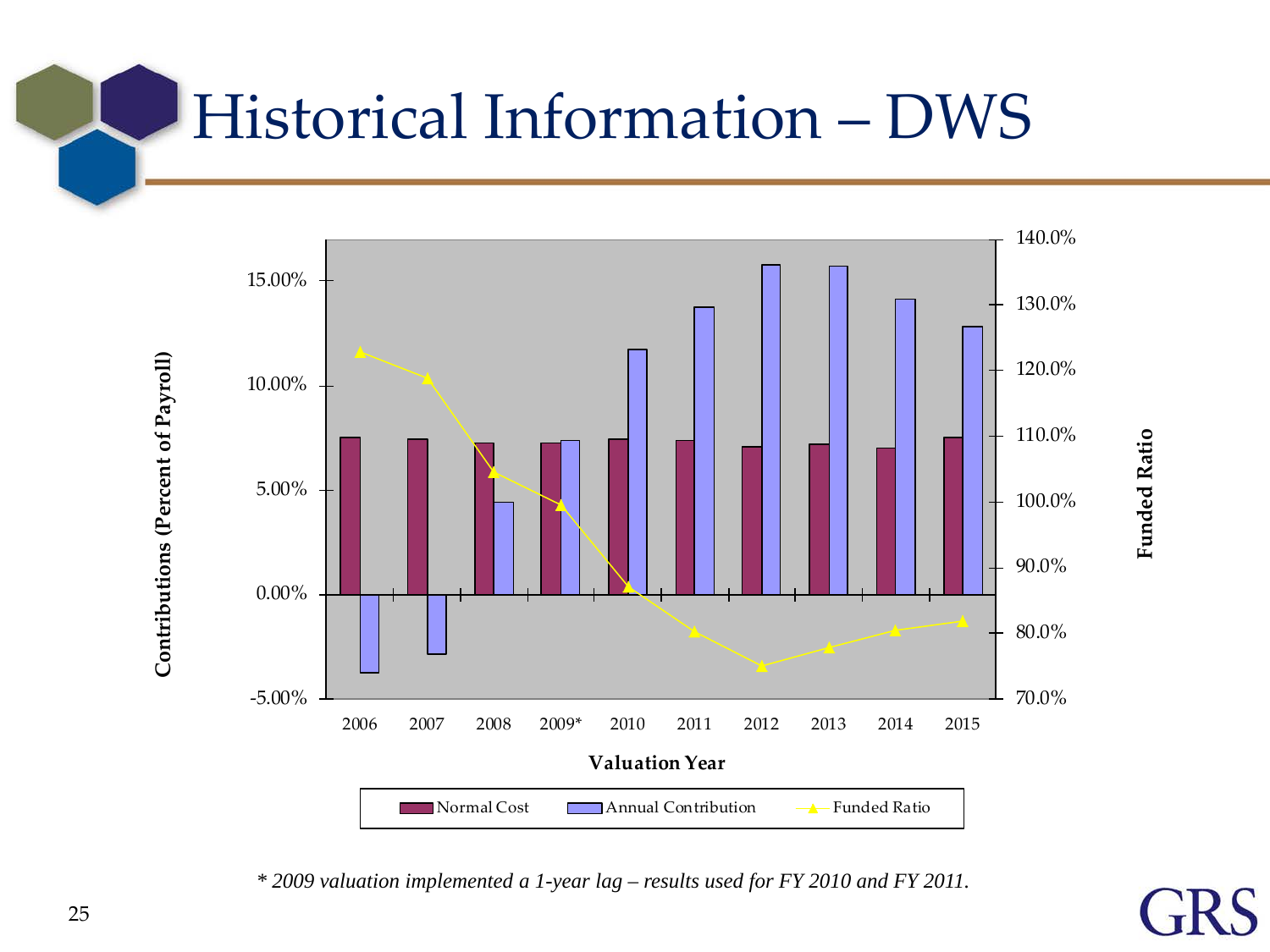### Historical Information – Library



*\* 2009 valuation implemented a 1-year lag – results used for FY 2010 and FY 2011.*

26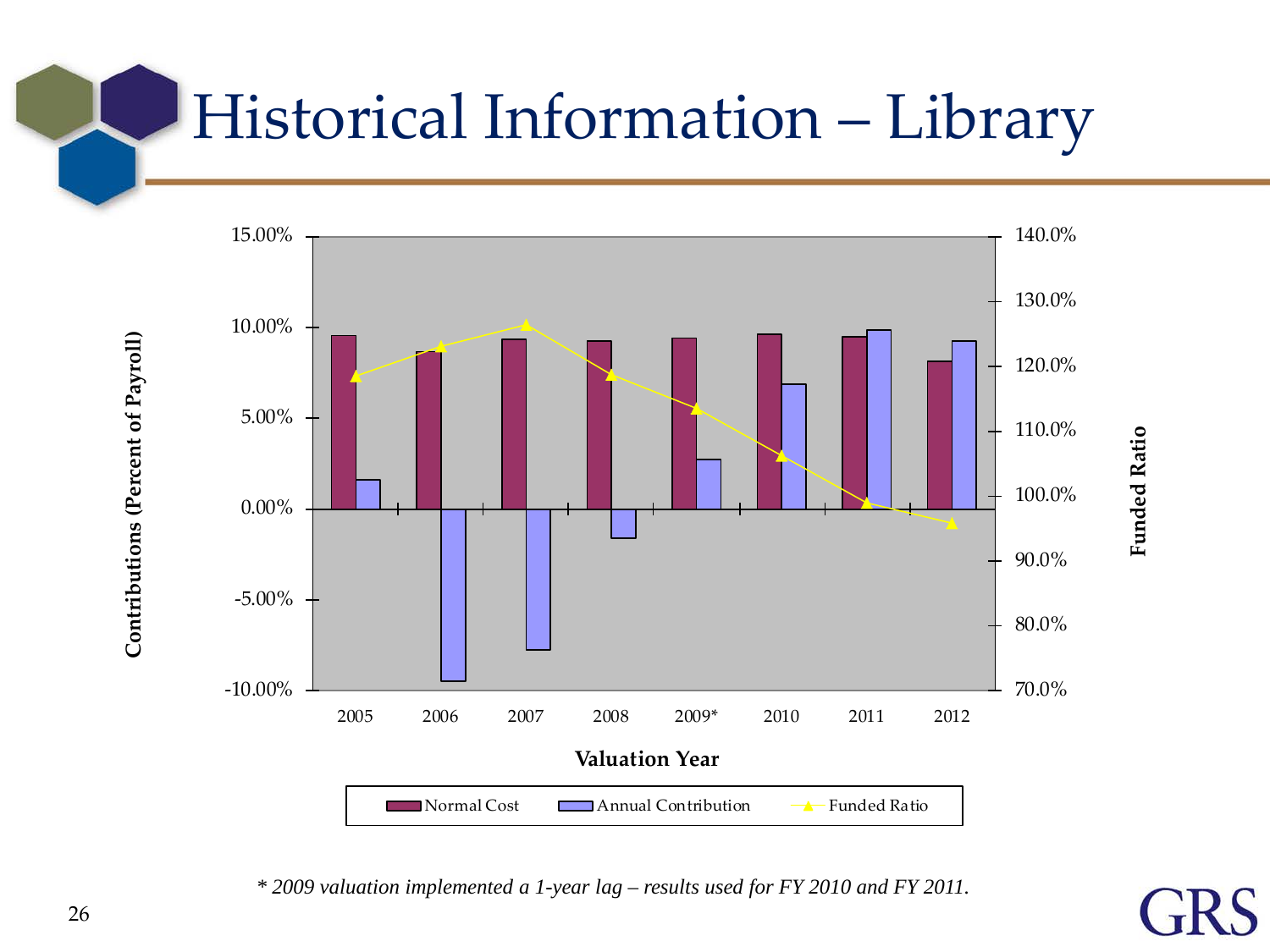#### Historical Information – Library (Concluded)



*2013 valuation reflects closure of plan to new hires – contribution expressed as level dollar amount.*

**Funded Ratio Funded Ratio**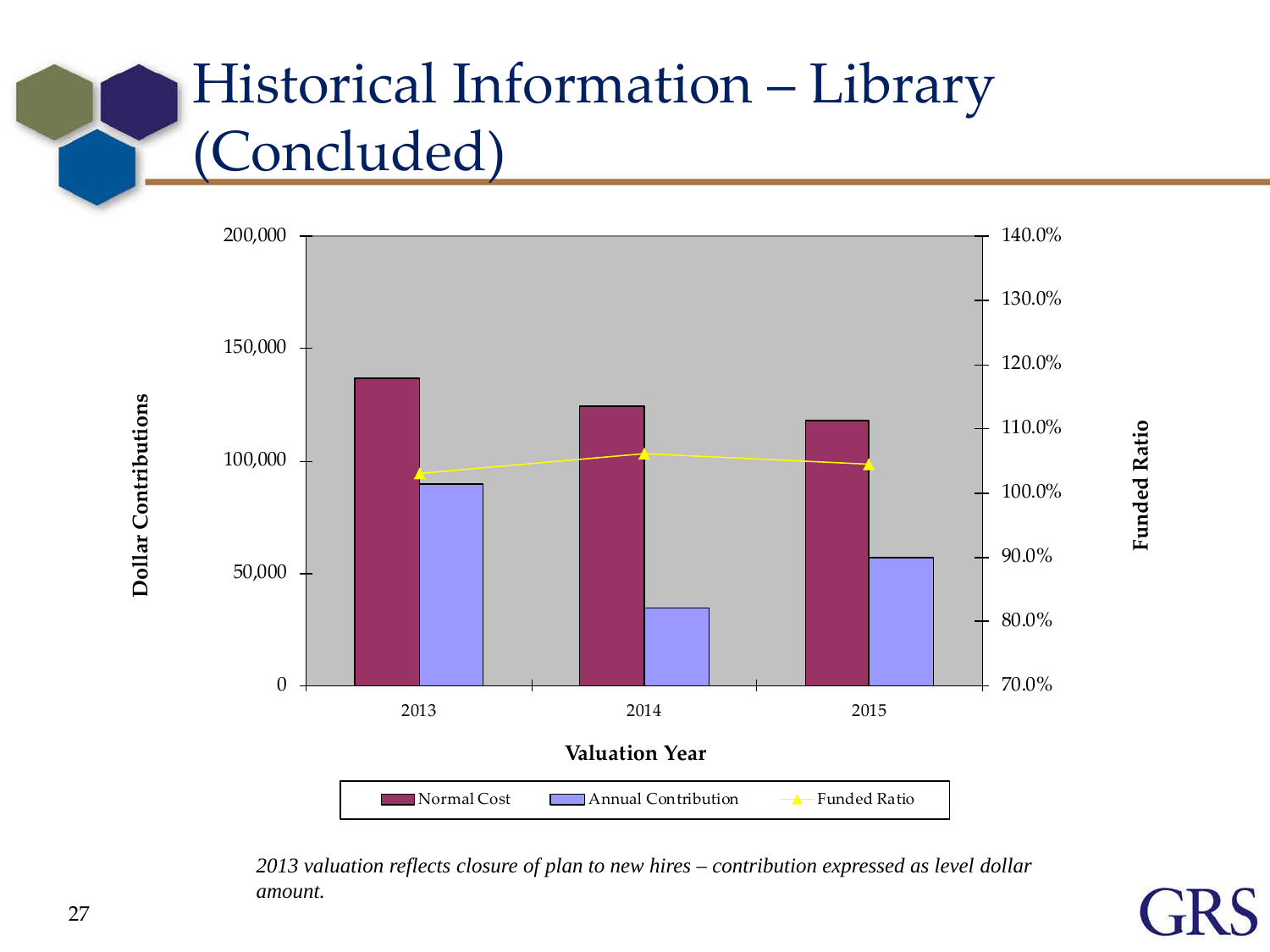#### Historical Information – Medical Care Facility



*\* 2009 valuation implemented a 1-year lag – results used for FY 2010 and FY 2011.*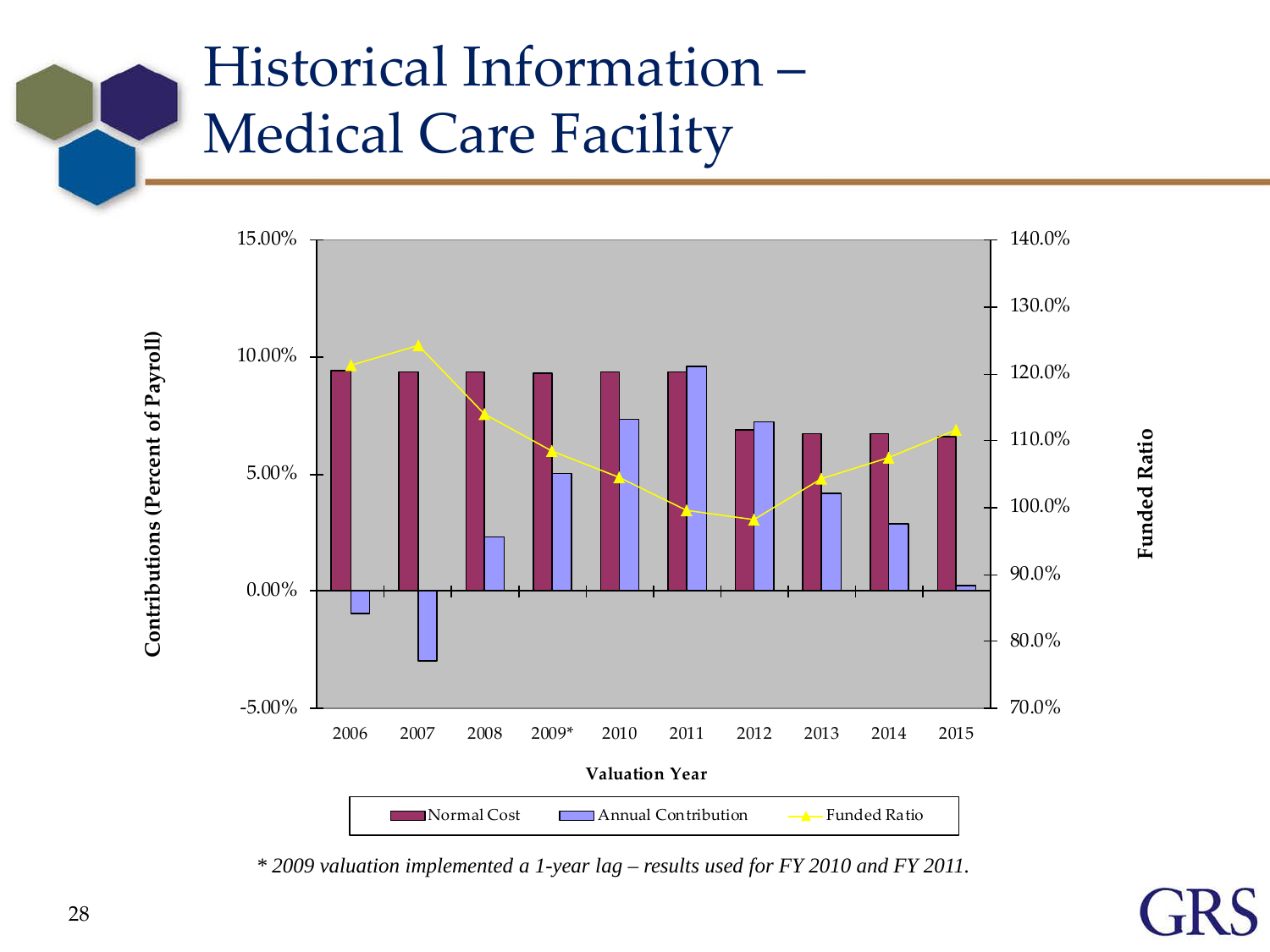#### Historical Information – Sheriff's Department



*\* 2009 valuation implemented a 1-year lag – results used for FY 2010 and FY 2011.*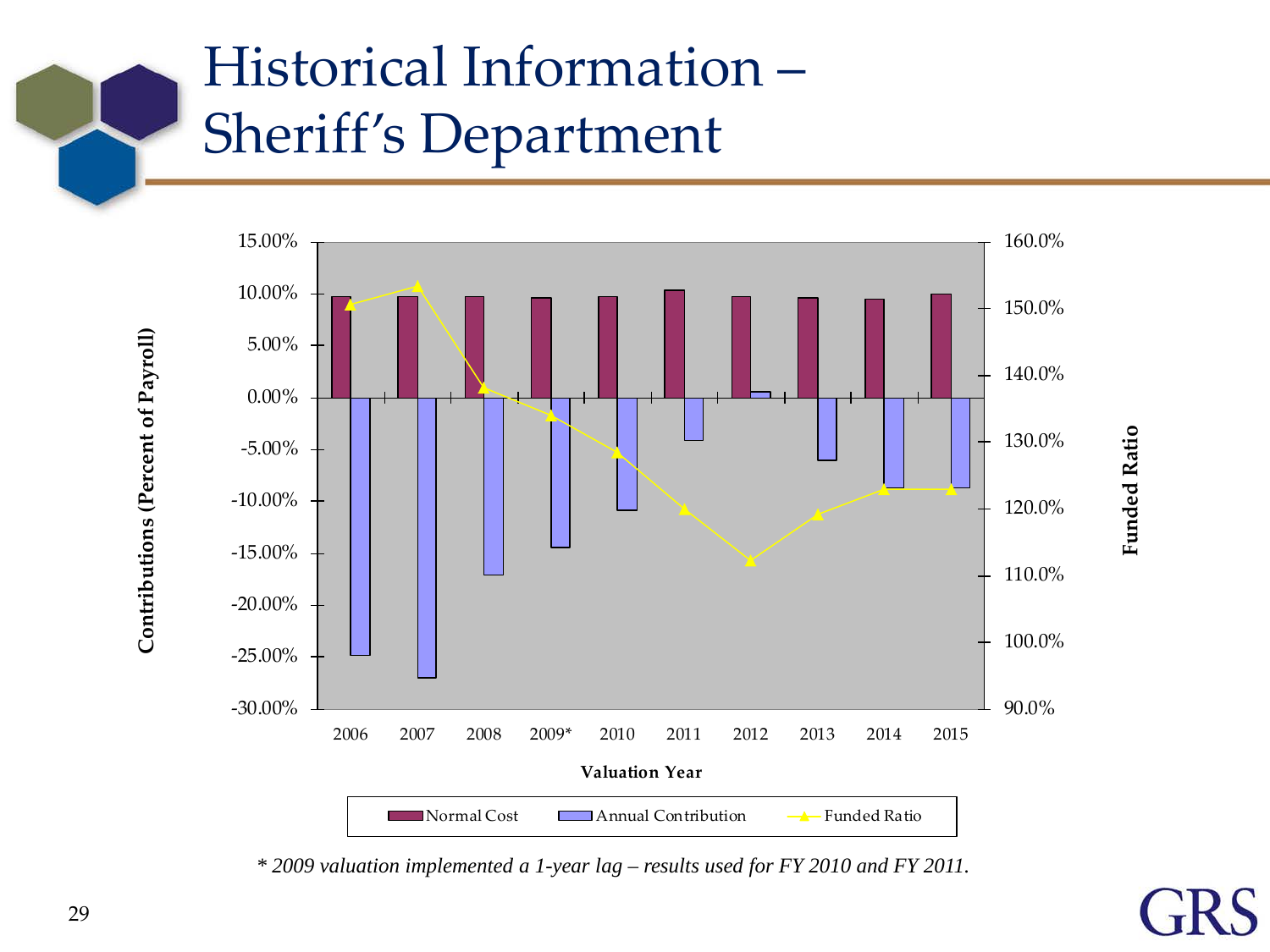#### Historical Information – Road Commission



*\* 2009 valuation implemented a 1-year lag – results used for FY 2010 and FY 2011.*

Contributions (Percent of Payroll) **Contributions (Percent of Payroll)**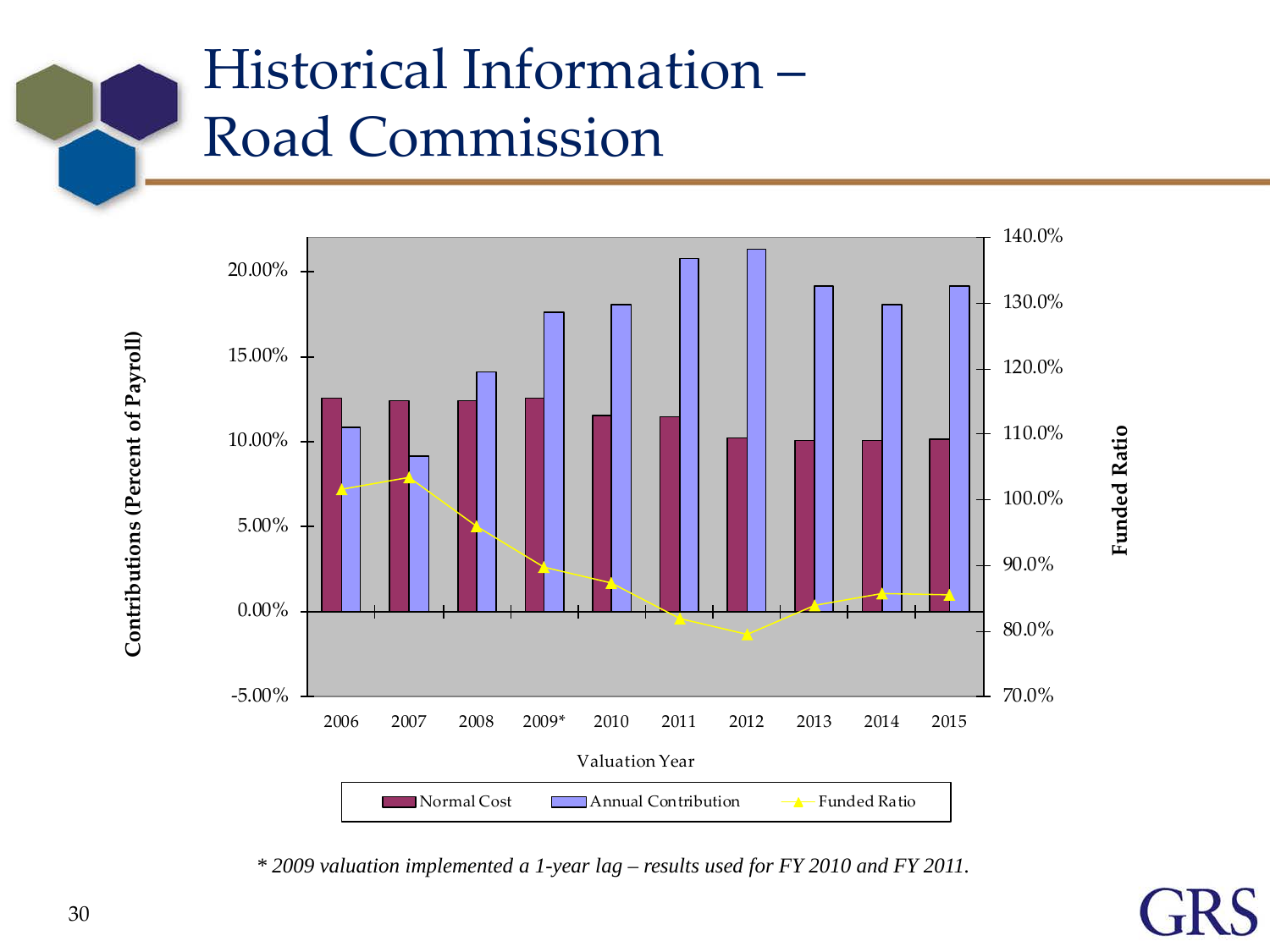#### Historical Information – BABH



*\* 2009 valuation implemented a 1-year lag – results used for FY 2010 and FY 2011. ^ 2013 valuation reflected an advanced payment of the unfunded ERIP liability.*

**Funded Ratio Funded Ratio**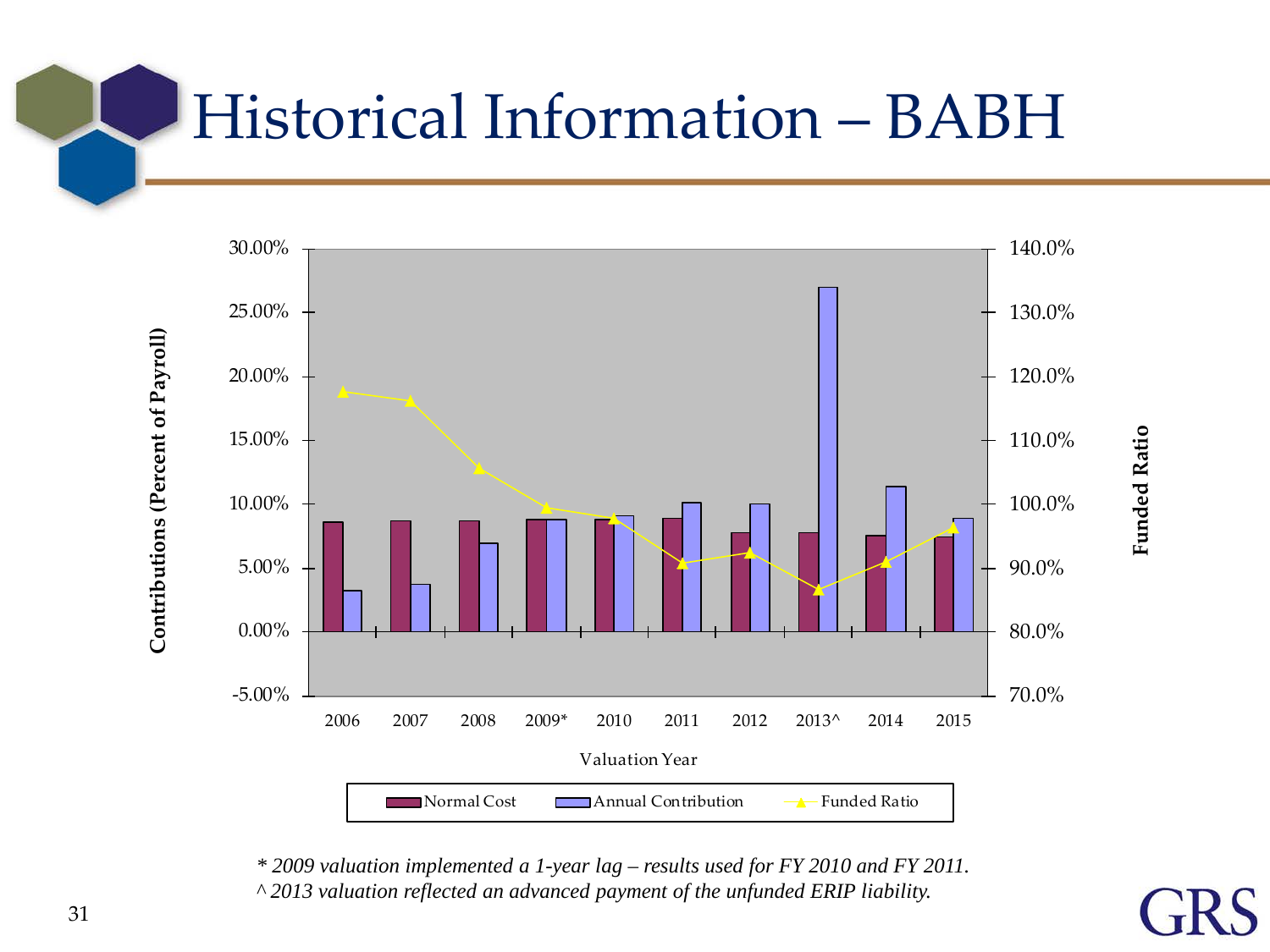# Looking Ahead - Contributions

- Asset smoothing helps reduce the volatility of the employer contributions.
	- The impact of a near-zero 2015 market return was muted by favorable investment performance in recent years.
	- The funding value of assets was 98% of market value.
	- Remaining phase-in of past market gains of \$6.8 & \$4.7 million for 2016 & 2017 valuations respectively, followed by phase-in of deferred losses of \$3.0 & \$3.7 million thereafter.
- The Retirement System will continue to mature.
	- More retirees than active employees.
	- Normal for a prefunded retirement system.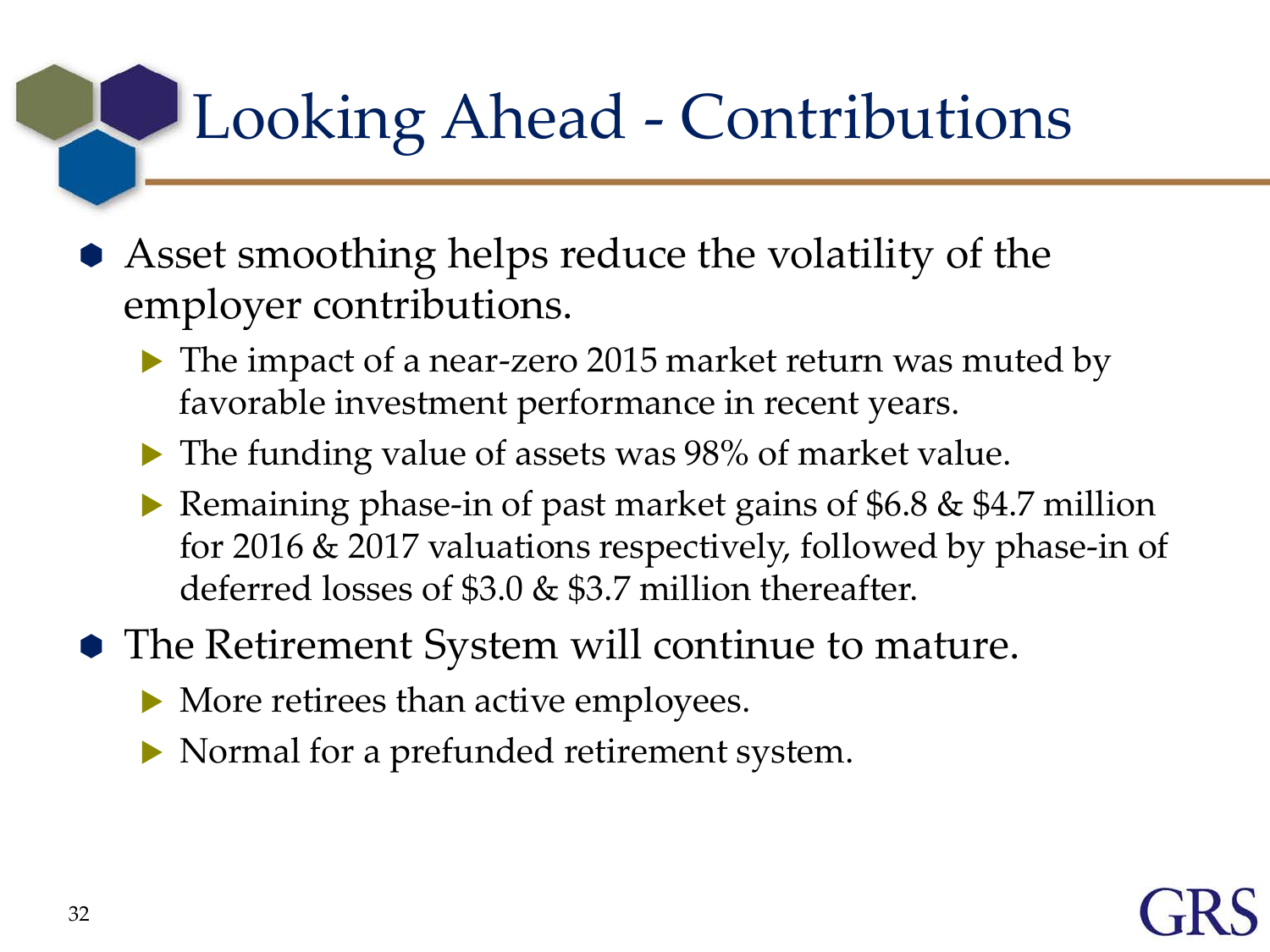

- This presentation is one of many documents comprising the December 31, 2015 actuarial valuations of the Bay County Employees' Retirement System. This presentation should not be relied on for any purpose other than the purpose described in the valuation report.
- Future actuarial measurements may differ significantly from the current measurements presented in this report due to such factors as the following: plan experience differing from that anticipated by the economic or demographic assumptions; changes in economic or demographic assumptions; increases or decreases expected as part of the natural operation of the methodology used for these measurements (such as the end of an amortization period or additional cost or contribution requirements based on the plan's funded status); and changes in plan provisions or applicable law.